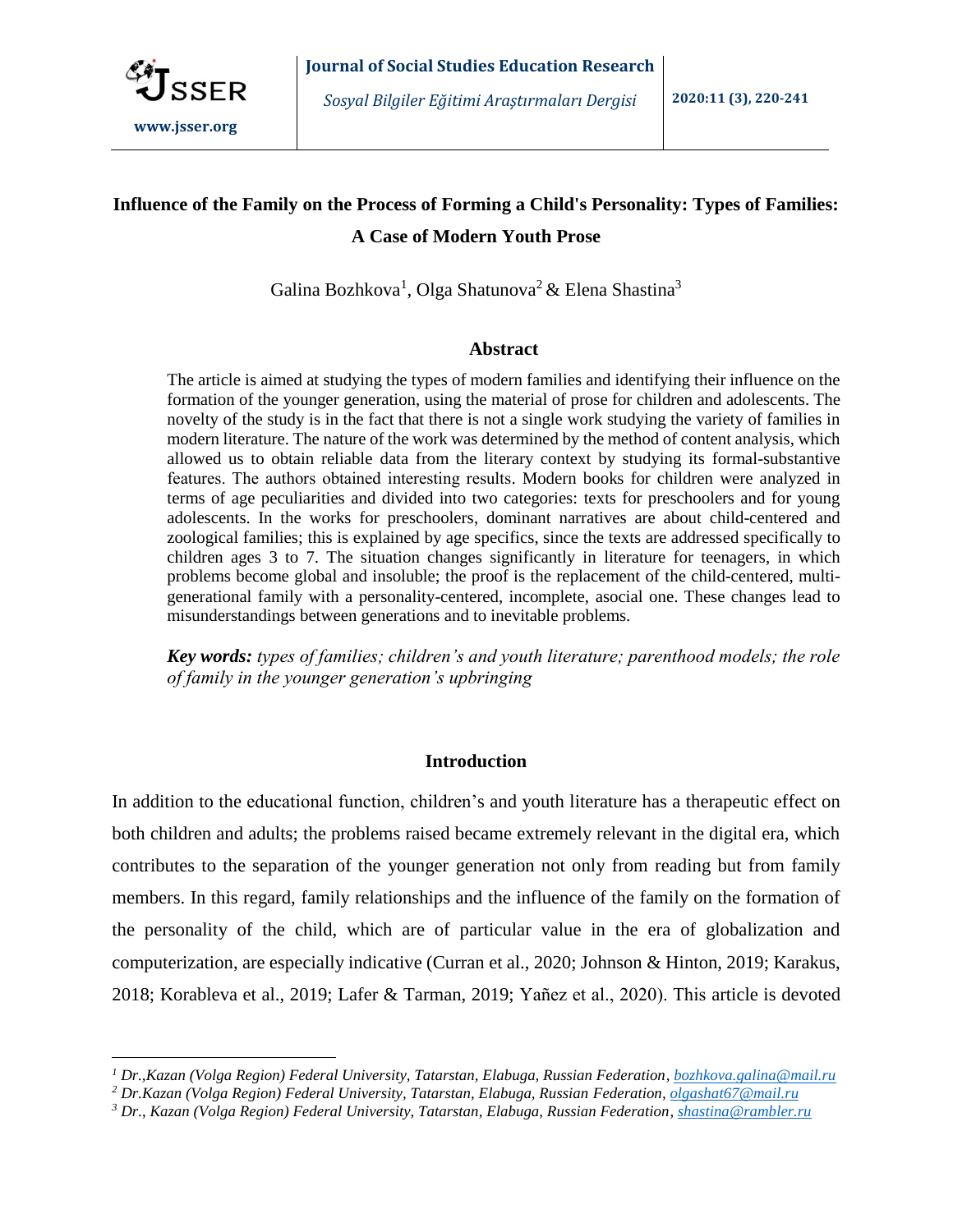to the study of family types in modern literature for children and adolescents. Despite scientists' active interest in the influence of the family on the formation of the child's personality, the issue of family types in literary materials is here considered for the first time. The authors reviewed the works of such writers as Anna Dewdney, Lisa Papp, Catherine Leblanc, Narine Abgaryan, Iva Procházková, Rose Lagercrantz, Marina Aromshtam, Daniel Pennac, Lygia Bojunga, Dina Sabitova, Stanislav Vostokov, Timothée de Fombelle, Irina Zartayskaya, and Beate Teresa Hanika. This study translates the writers' views on the problem of the influence of the family, on the formation of the personality of the child. The opinion of the authors of works of art is new and original, and therefore it is impossible to neglect them; this argument allowed us to reinforce the importance of research, which reveals a new look at the problem: Modern authors claim that, being carried away by upbringing and the desire to grow a competitive, successful personality, parents forget about exhibiting a warm attitude to their children, instead focusing on the material, selfish good. They lose a full-fledged dialogue, turning family relationships into personality-centered ones. Parents exert a harmful influence on the children, destroying their identity with their edification. Moreover, modern prose for youths has not been studied. Children's writers are trying not only to attract the readers' attention with a book but also to help by solving private problems, including family ones (Akim et al., 2019; Camarero-Figuerola et al., 2020; Vural, 2019). The right to legitimacy is recognized for children's literature in modern society. Modern children's literature is modified, adapted to the signs of the new reality, supplemented by new family types, and reflects modern children and adolescent problems of personal and family life (Cáceres-Reche et al., 2019; Saenko et al., 2019).

#### **Research Objectives**

The purpose of the study is to analyze family types in the works of modern literature for children and adolescents and clarify family influences on the personalities of the younger generation. More specifically, this study aims to answer the following research questions:

- 1. What types of families dominate the works of modern prose for preschoolers and schoolchildren?
- 2. How do family behaviors affect the formation of a child's personality?
- 3. Are there more similarities or differences in the descriptions of the types of families in the works for preschoolers and schoolchildren?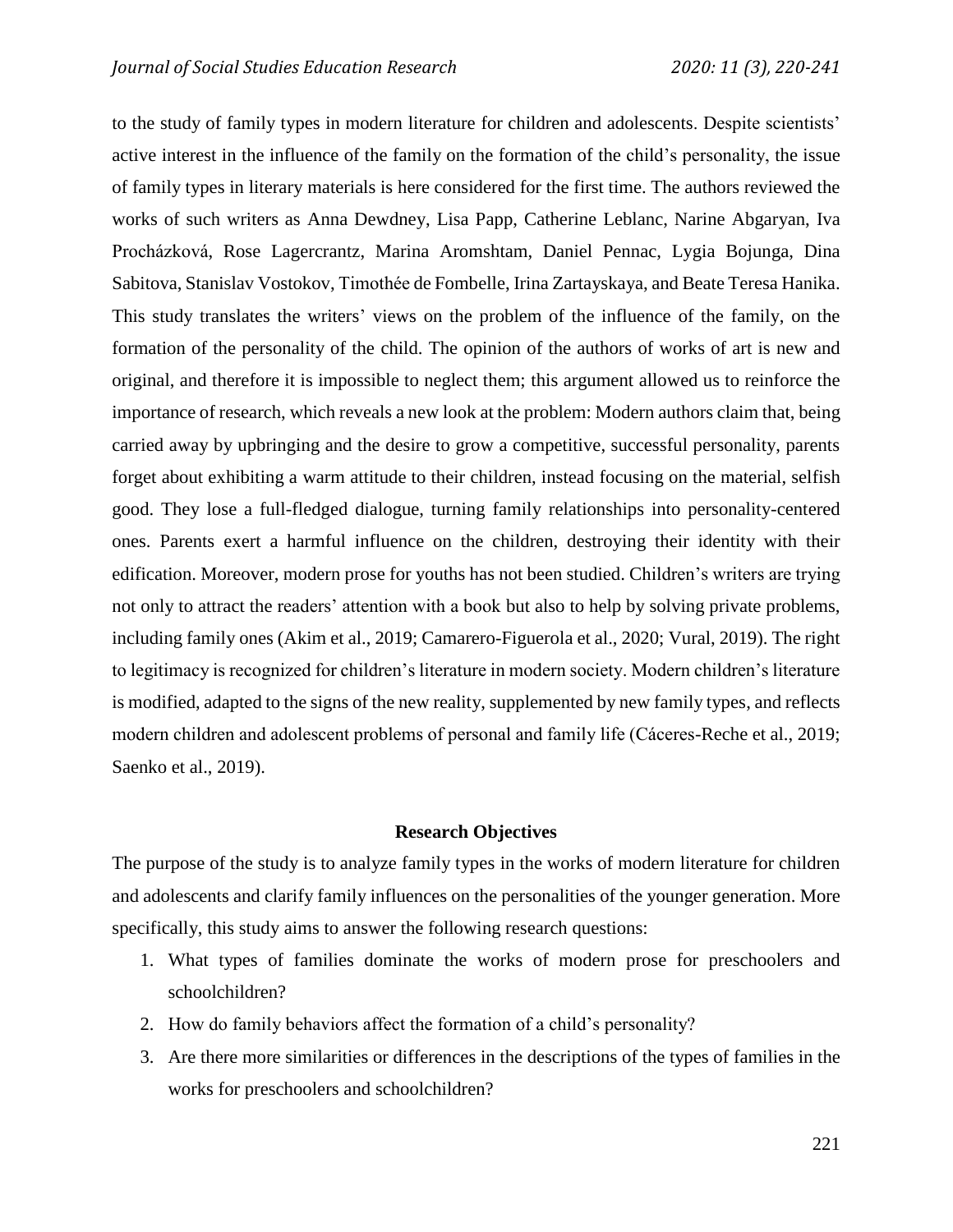*Bozhkova et al.*

## **Literature Review**

Many scholars reflect on the influence of the family on morality in the modern digital world. For instance, the Guyana Ministry of Education (2018) website hosted an article titled "The Family Influence on Children's Morals," which presented to the reading audience the principles of humane parenting in a modern family, such as justice, personal example, and understanding. According to Budzey (2019), there is a belief that it is necessary to develop the spiritual and moral component of the child's personality not only in school but also in the family, but parental employment is deprived of the main thing: informal communication. The problem of the influence of family education is considered by Orlova (2017), who is convinced that conflicts can be avoided by using a democratic style of communication in families.

Writers creating works for children and adolescents also enter the discussion about the role of the family in the formation of the younger generation. Authors such as Aromshtam (2010), de Fombelle (2017), Sabitova (2018), Vostokov (2014), Bojunga (2014), Hanika (2009), and Pennac (2004) argue that the personality is influenced by the style of communication in the family and the experience of married life, but they urge that special attention be paid not to the formation of adaptability, flexibility, branding, or non-standard attitudes in the child, but to the psychological health of the younger generation; this is the undeniable novelty of modern works. In this regard, they urge parents to abandon their own ambitions and strive to create child-centered families, live in the interests of children, forgive their mistakes, and accept them for who they are (Olalowo, 2020). World authors visualize the problems of interpersonal relationships and use a mirror technique, allowing readers to recognize themselves in the text and begin to change.

Scientists such as Fitzpatrick (1998), Orlova (2017), and Korchagina (2017) proved that the family has uncompensated vital capabilities to create an adequate, cultural, competitive personality and provide it with social protection. Each individual family establishes its own rules, customs, and atmosphere, which completely affect the identification of a child's personality via the law of intergenerational continuity. Fitzpatrick (1998) noted that full interaction between husband and wife primarily contributes to the creation of a harmonious family, and he considers verbal and non-verbal ways of couples reacting to each other. Farver et al. (2007) proved that the formation of a sustainable identity in migrants' children is connected with the strategy and identity of parents; therefore, it is necessary to strive for a solidarity parenthood model focused on nationwide models. Umaña-Taylor et al. (2006) share this point of view.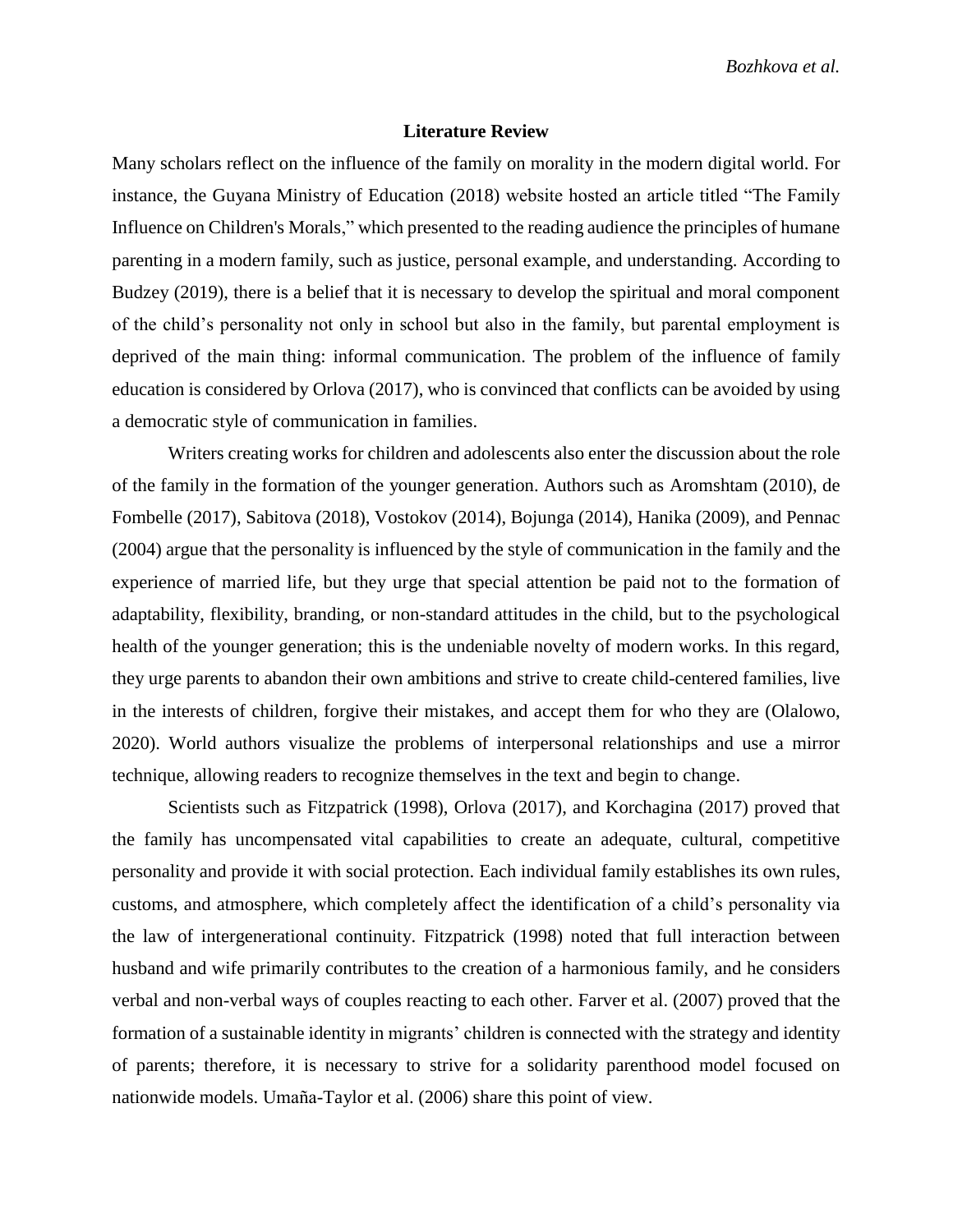Zhukova et al.'s (2014) criteria of family typology classifies composition, number of children, characteristics of role distribution and nature of interaction, social homogeneity, value orientations of the family, age of family life, place and type of residence, professional employment of spouses, and the nature of sexual relations that directly affect the upbringing of the younger generations, with the following classifications: As for family composition, they distinguish between single-generation, nuclear, and multi-generation (traditional) families. As for the number of parents, families can be complete or incomplete. As for the number of children, families with one child, families with two or more children, and childless families (when a child is not born in a family during 8-10 years) are distinguished. As for kinship, families can include biological children, adopted children, and guardianship. As for family experience, the following types are distinguished: newlyweds (honeymoon families), young families (from six months to one and a half years before the birth of the first child), families expecting a child, families of middle matrimonial age (from 3 to 10 years), families of senior matrimonial age (from 10 to 20 years), and older married couples. By place of residence, there can be urban, rural, and remote families. By type of residence, families are divided into patrilocal (living in the husband's house after marriage), matrilocal (living in the wife's house), neolocal (living separately from relatives), and godwin-marriage (living apart together). In accordance with the characteristics of distribution of roles, there can be traditional families (characterized by the traditional distribution of male and female roles, the supremacy of an authoritarian spouse; such families can be both patriarchal and matriarchal), egalitarian or equal families (implying the primacy of both spouses or its absence, a clear distribution of roles with an uncertain, modifiable structure; these are mainly young couples without children, since the birth of children makes the spouses' lifestyles well-ordered), and democratic, or partnership, families (determined by equal rights of both spouses, joint seniority, a changing and renewed role structure and responsibilities, taking into account common interests). As for spouses' professional employment, they distinguish full-employment families, partialemployment families (where one of the spouses works), families of pensioners (where both spouses do not work), and two-career families (where career growth and well-being are more important for both spouses). According to the value orientation, the following can be distinguished: child-centered families (the priority value is attention and care for children), personality-centered families (in which the goal is to create conditions for achieving goals and ensuring the optimal personal growth for each family member), consumer families (orientation toward hoarding and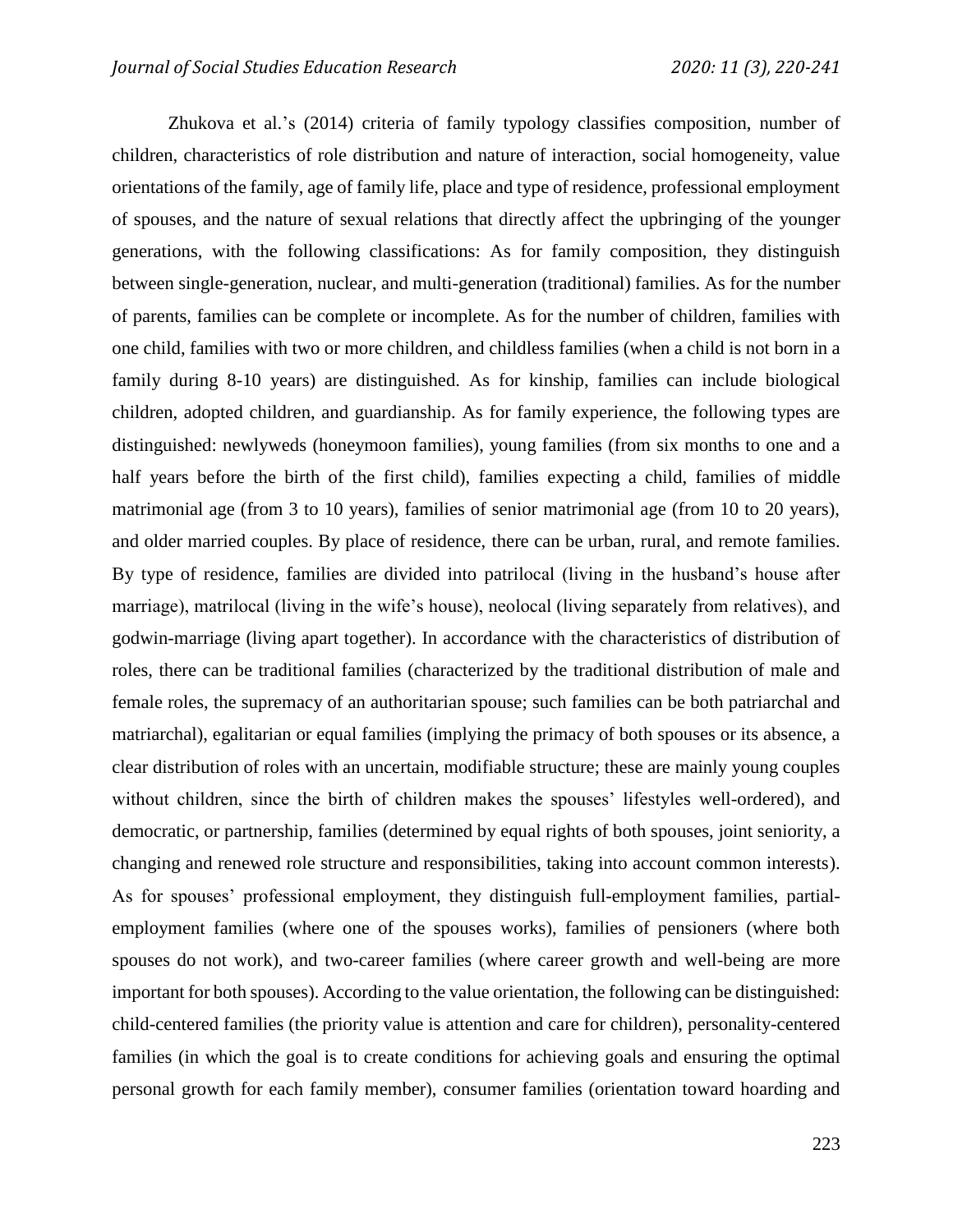general satisfaction of personal needs), psychotherapeutic families (in which the goal is mutual understanding, emotional support, love, and safety), "healthy lifestyle" or wellness families (focusing on health, proper relaxation, sports, cleanliness, and order), and "intellectual" families (in which education, books, art, cognition, creativity are the priority). Depending on the type of sexual relationship that goes beyond the generally accepted standards, the following are distinguished: open families, i.e., the boundaries of sexual relations between spouses are free; and homosexual families, i.e., the long cohabitation of same-sex spouses (Zhukova et al., 2014).

This research regards both Zhukova et al.'s (2014) typologies of families and the opinions of the authors of literary works, since in the 21st century there is a need not merely for upbringing but for the dialogue of parents with their children so that the child might quickly adapt to the realities of modern reality, become resilient, and increase their ability to learn; however, they deliberately avoid edification in their works, and this is a peculiar method of working with both parents and children. Modern writers offer the right to choose, portraying full-fledged families in works for preschool children and problematic ones in teenage prose.

#### **Method**

This study used qualitative and quantitative approaches. The main design involves content analysis and thematic analysis.

### **Research design**

This article is an interdisciplinary study, the main task of which is to analyze the species factors of the family that affect the development of the younger generation. This design method involves the selection of literary texts by world contemporary authors, the main object of the image in which is the theme of the family. Thus, the study includes the following stages of work:

- 1. Selection of texts. We selected 14 modern works for children and youths highlighting the influence of the family on the formation of the younger generation.
- 2. Selection of classifications. In this case, we gave preference to the classifications of Zhukova et al. (2014).
- 3. Interpretation of modern literary texts. The quantitative method of content analysis made it possible to work with formal content units of the text and translate them into a percentage, reflecting the results in tables and diagrams. A qualitative figurative-thematic analysis made it possible to see the influence of types of families on the formation of the personality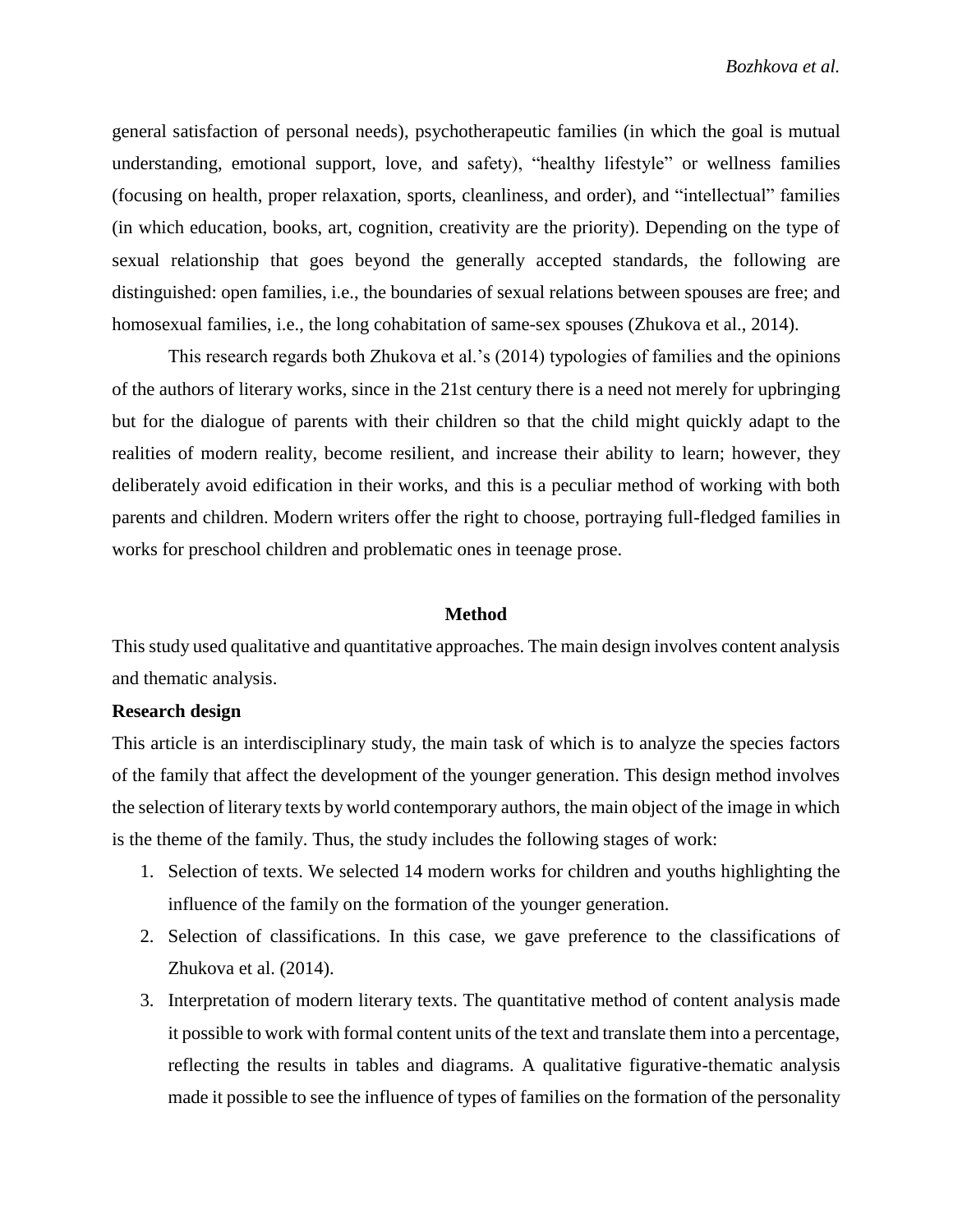of the younger generation, as well as to see the similarities and differences in modern prose for preschoolers and adolescents.

Such qualitative and quantitative approaches made it possible to identify the species characteristics of families and to prove the influence of family types on the formation of the personalities of the younger generation. This research reflects the contemporary social reality that is predicted in literary texts.

# **Sources of data**

The source of the study was the corpus (the substantive-formal units of a literary text: the study of family images and the motives of the behavior of artistic images). The qualitative data included: 14 literary families, including 7 families of preschoolers and 7 families raising teenagers. This data is visualized in Table 1.

# **Table 1**

## *Sources of data*

| $N_2$ |                | Author                      | Title                               |
|-------|----------------|-----------------------------|-------------------------------------|
|       |                | Literature for preschoolers |                                     |
| 1.    | I. Zartayskaya |                             | "Nobody Loves Me"                   |
| 2.    | C. Leblanc     |                             | "Here She Is!"                      |
| 3.    | A. Dewdney     |                             | "Llama Llama: Time to Share"        |
| 4.    | L. Papp        |                             | "Madeline Finn and the Library Dog" |
| 5.    | R. Lagercrantz |                             | "My Happy Life"                     |
| 6.    | N. Abgaryan    |                             | "Manyunya"                          |
| 7.    | I. Procházková |                             | "Elias and the Granny from the Egg" |
|       |                | Literature for adolescents  |                                     |
| 1.    | M. Aromshtam   |                             | "When the Angels Rest"              |
|       | T. de Fombelle |                             | "Girl from Tower 330"               |
| 3.    | D. Sabitova    |                             | "Your Three Names"                  |
| 4.    | S. Vostokov    |                             | "Frosya Korovina"                   |
| 5.    | L. Bojunga     |                             | "The Yellow Bag"                    |
| 6.    | B. T. Hanika   |                             | "Little Red Riding Hood Must Cry"   |
| 7.    | D. Pennac      |                             | "Dog"                               |

# **Data collection procedure**

The data collection procedure involved the selection of factual material, the study of the theme of the family in contemporary works of authors who received literary awards, the analysis of family types, and revealing their role in shaping the personality of the younger generation. For this, we chose an equal number of families in prose for preschool children and adolescents. When classifying families in texts, we relied on the study by Zhukova et al. (2014), which focuses on composition (complete/incomplete), number of children (large, without children, with 1-2 children), emphasis on health and cleanliness in the house, etc. We were more interested in the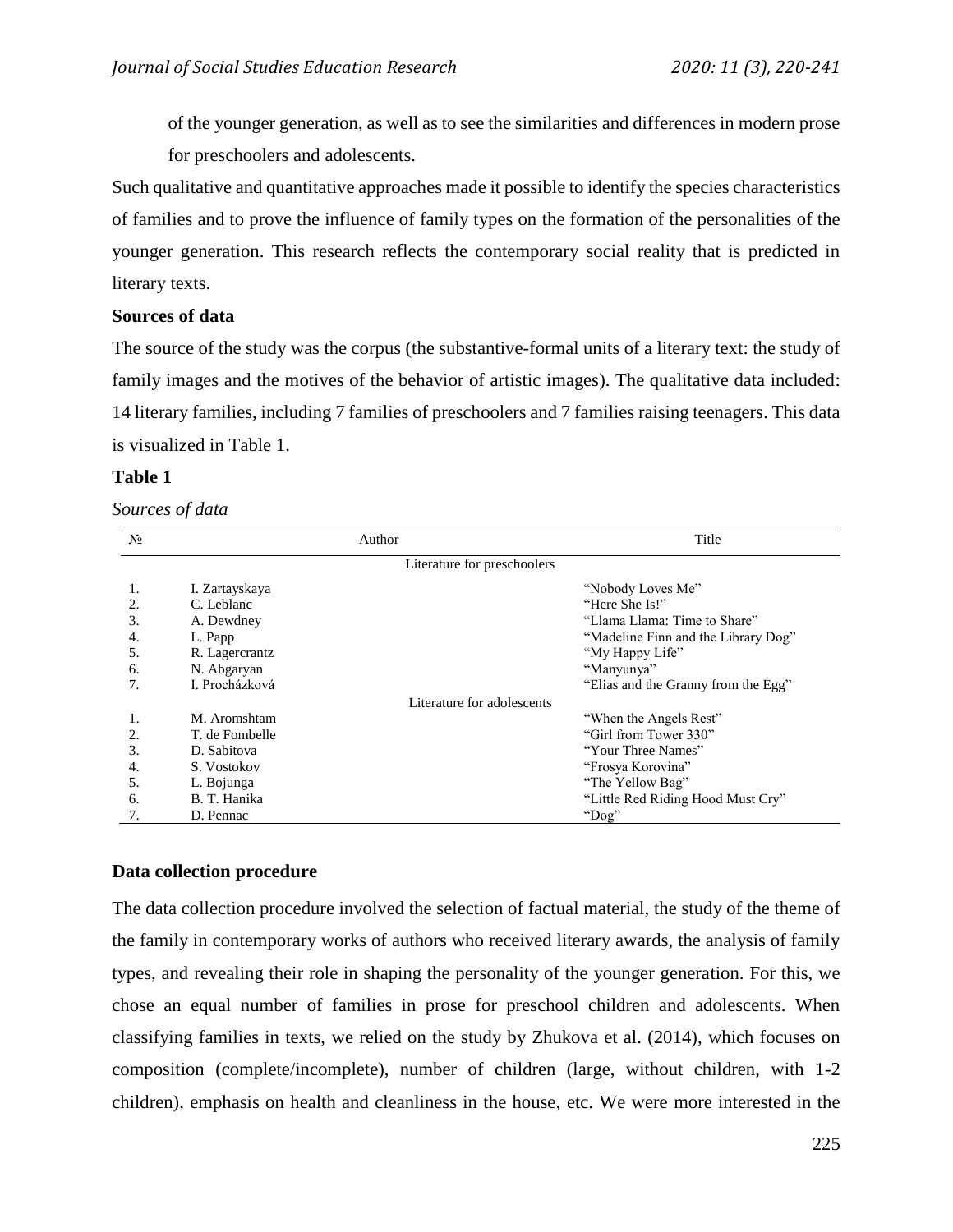value orientation when working with families (child-centric; in crisis, experiencing divorce, conflicting; problematic, asocial, having bad habits, health problems, etc.); Zhukova unites these types of families with the term *personality-centric*. We found that:

- 1. In works for preschoolers, children-centered families dominate, and in works for teenagers, families are in crisis, problematic, and incomplete.
- 2. Family behavior is crucial in personality formation; therefore, in children's prose, children are happy and open to friendship and communication, and in teenage prose, heroes are vulnerable, lonely, depressed, and suicidal (Table 3).
- 3. In the analyzed families, there are more differences for preschool children and adolescents. From the point of view of value orientations in children's literature, six families are child-centered, although there is one family in crisis, and all families are young (living together for no more than 5 years). Families in adolescent prose, on the other hand, are in crisis and problematic, only one family is child-centered, and all the families are of older marital age (from 10-20 years of cohabitation). The difference is as follows: Families in prose are idealized for preschoolers (this is a call for correction), young families are in front of the reader, and families in youth literature are recited by the eyes of adolescents themselves, which makes it possible to see a crisis in relations.

# **Data analysis techniques**

To analyze the data, this study used a summative content analysis (Hsieh & Shannon, 2005; Zhang & Barbara, 2016) and applied an inductive analysis (Patton, 2002). The summative content analysis examined the quantitative data at the beginning, then went to the qualitative data that involved themes and inferences of the whole data. The analysis process included seven steps, with transforming data into written text as the first step. Second, the unit of analysis was set, identifying messages in the units, where each unit was coded (De Wever et al., 2006). In the third step, categories were developed and a coding scheme was administered to involve category names, definitions or rules for assigning codes, and examples (Weber, 1990). The fourth step was to test the coding scheme by checking the coding on a sample text, checking coding consistency, and revising coding rules in an iterative process until sufficient coding consistency was achieved (Weber, 1990). Fifth, the entire corpus of the text was coded until sufficient consistency had been achieved. Sixth, assessing the coding consistency involved rechecking the coding of the entire data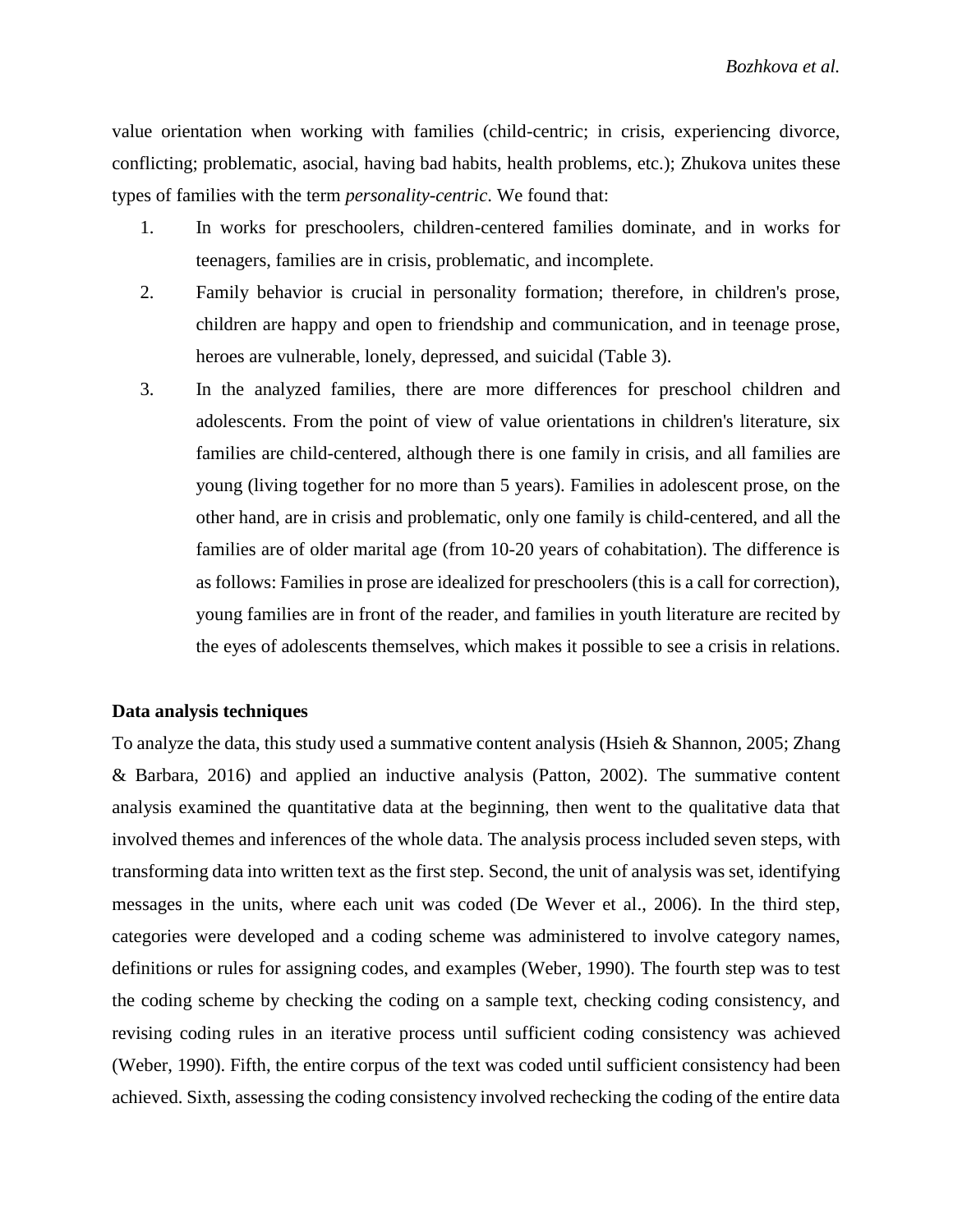set. The seventh step involved drawing conclusions from the coded data by making sense of the themes or categories and their attributes, and making inferences and presenting reconstruction of meaning derived from the data.

Operationally, this study analyzed the data by preparing scores obtained from impressionistic and in-depth evaluation into the narrative texts (Zhang & Barbara, 2016). Each point in the checklist was identified by score and the overall attributes were narrated in the written text. In addition, results of interviews in the FGD, field notes, and memos that supplemented the results of checklist were drawn in the narrative texts. Based on the narrative texts obtained from the transformation of the checklist into narrative text and the results of interviews, field notes and memos, the unit of analysis was identified. The identification represented the items of impressionistic evaluation as well as the in-depth evaluation. Respectively, the unit of analysis was coded, and the coding was tested for consistency, until all texts received their own coding. Verification of the final coding was confirmed whether the analysis was confirmed to answer the research questions of this study (Kulm et al., 1999; Sahim, 2020; Zhang and Barbara, 2016).

To answer the research questions, the socio-philosophical and pedagogical literature on the problem of the article were analyzed to ensure that there is not a single study that gives an idea of the types of families in modern prose for youths, especially comparing families in prose for preschool children and schoolchildren and establishing their influence on the formation of the personality of the child, although contemporary authors are included in the discussion and cover similar problems in fiction.

Answering the first research question, we analyzed the images of families in literary texts for preschool children, and after that we paid attention to the value orientations in families for teenagers. "Krippendorf's content analysis method" (Krippendorff, 2009**)** and quantitative approach made it possible to visualize qualitative data using numerical values, to fix text content elements (in our case, the frequency of occurrence of different types of families), followed by quantification of the data obtained.

The data obtained made it possible to answer the second research question to see the dominant types of families in children's and teenage prose and the influence of the species characteristics of the family on the younger generation**.**

We chose the unit for the spread "analysis of Spreadley" (Weber, 1990) to answer the third research question. The most common thematic analysis of Spreadley in socio-literary studies was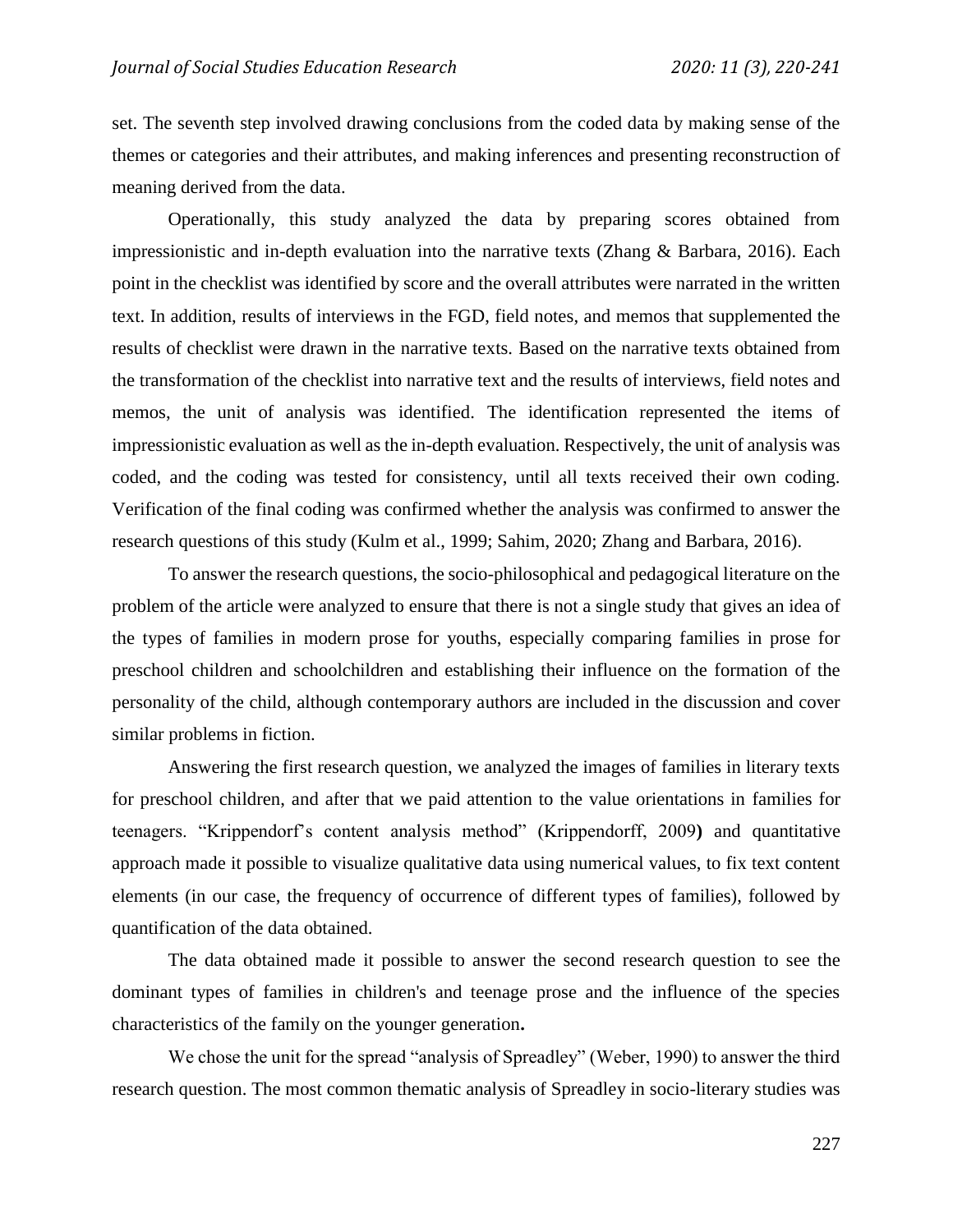used. We applied its comparative aspect, which made it possible to make qualitative observations: to interpret and compare families in works for different age groups of readers (7-10 years old and 11-16 years old).

## **Results and Discussion**

# *Research Question 1. What types of families dominate the works of modern prose for preschoolers and schoolchildren?*

Having ascertained what types of families prevail in works for different age groups, we can see the reasons for both the negative and positive influence of parents on the formation of the personalities of the younger generation. To confirm these comparisons, we analyzed the images of families first in works for children 3-7 years old. Families in literary works for preschoolers are harmonious, for they are created to fulfill therapeutic functions (Shastina, 2019).



*Figure 1. The percentage of different family types in modern literary works for preschoolers and primary schoolchildren* 

The authors analyzed seven families in literary works for preschoolers and primary schoolchildren, of which three (42%) are zoological families; this is explained by the use of allegory by the authors, and the life of animals is much more interesting and understandable to preschoolers. Six families are child-centered (86%); it can be assumed that children's authors refuse to injure young readers and strive to form a morally healthy person. The fact that many families decide to give birth to only one child is evidenced by both statistics and the facts reflected in a literary work, as only two families (28%) have more than one child. The number of multi-generational families (three; 42%) is decreasing, as grandparents either cannot look after their grandchildren or there are no grandparents. The number of single-parent families is growing; there are three of them in the study (42%). The number of crisis-ridden families is disappointingly increasing as well (28%) (see Figure 1). The transition from a child-centered to personality-centered family and from a complete to incomplete, crisis-ridden family is most intensively manifested in literary works for adolescents.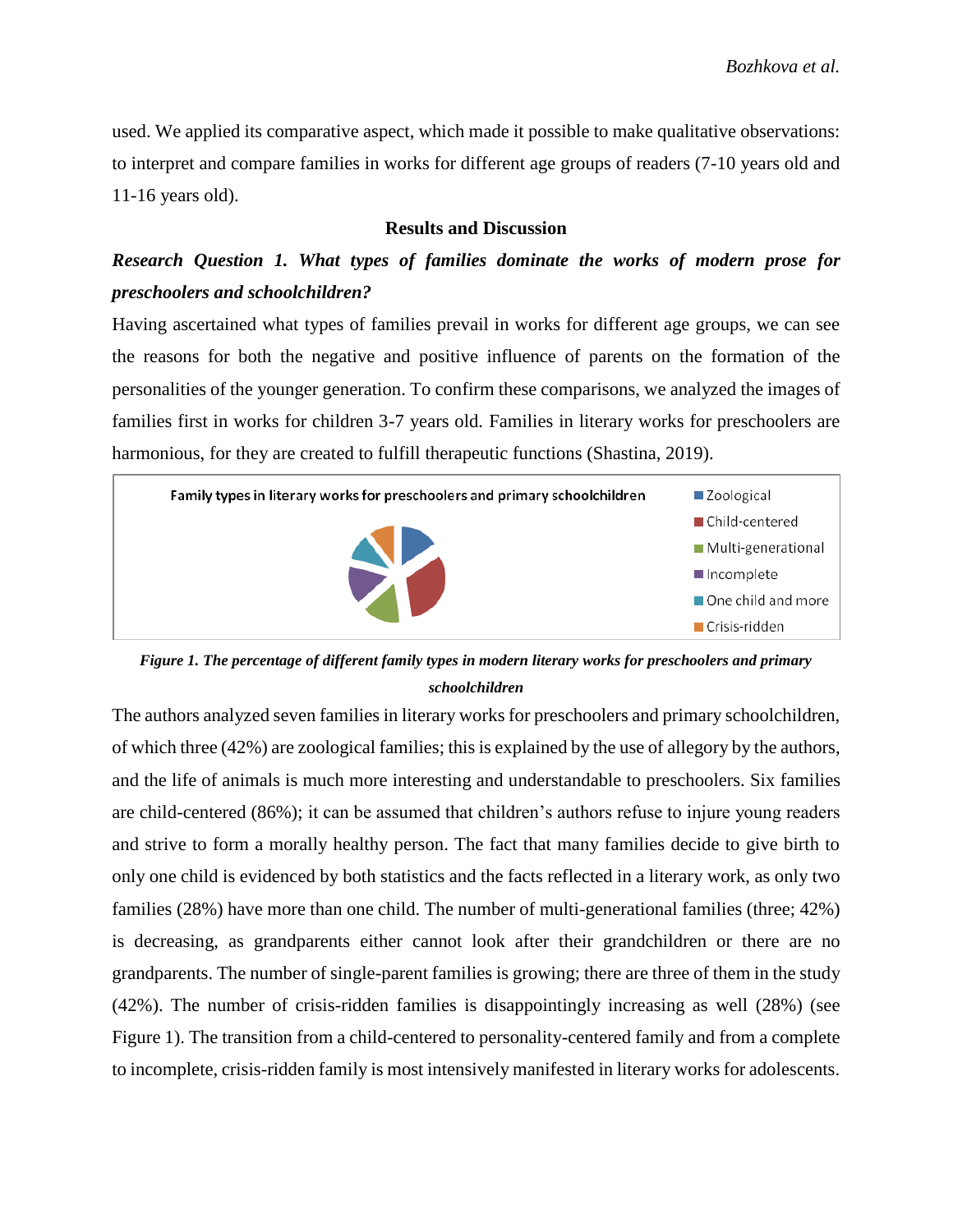Having studied works for preschoolers, the works for adolescents were analyzed. The family loses its paramount importance as a social unit, the basis of spiritual, moral principles; this fact is obvious in modern prose for teens.

The authors of the article analyzed seven families in the works of teenage prose and drew attention to the large percentage of problematic and crisis-ridden families. The number of singleparent families did not decrease (three; 42%), asocial families appear (two; 28%), and families with one or two children (five; 71%) are still more numerous than multi-child families (two; 28%) (see Figure 2).





The meaning of this conclusion is that in families with teenagers, the number of personalitycentered, crisis families that are indifferent to the problems of children is growing. The contrast between families in preschool and adolescent prose is obvious and is also related to the fact that in preschool prose, families are young and unburdened by interpersonal and social problems, and in adolescent prose, families have experience and are tired of problems, so they either abuse alcohol, are overworked, or frustrate children. In works for teenagers, parents focus only on their interests, and depressed, lonely teenagers grow up unable to adapt to the conditions of complex reality. We will talk about the qualities that form these or other types of families in children in the conclusion.

# *Research Question 2. How do family behaviors affect the formation of a child's personality?*

We managed not only to see the types of families but to observe how family behavior affects the formation of the child's personality: In families where parents are attentive to the problems of their children (child-centered), full-fledged life-resistant personalities are formed.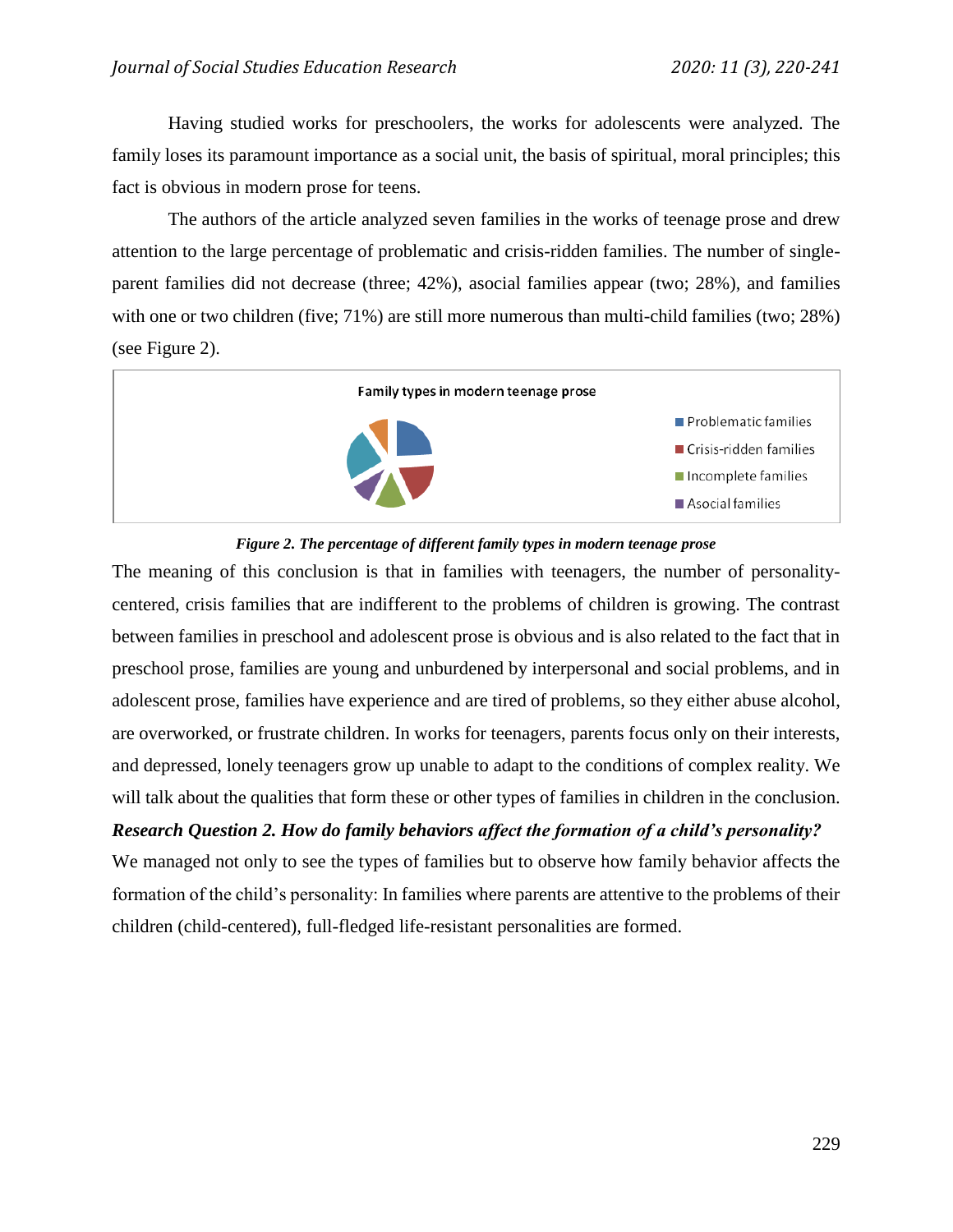# **Table 2**

| $N_2$ | Author         | Title                                   | Family-formed qualities                           | Hero          |
|-------|----------------|-----------------------------------------|---------------------------------------------------|---------------|
|       | I. Zartayskaya | "Nobody Loves Me"                       | Love for loved ones                               | Wolf Cub      |
| 2.    | A. Dewdney     | "Llama Llama: Time to Share"            | The ability to be friends,<br>sympathy for people | Llama Llama   |
| 3.    | L. Papp        | "Madeline Finn and the Library<br>Doq'' | Ability to achieve goals,<br>resilience           | Madeline Finn |
| 4.    | C. Leblanc     | "Here She Is!"                          | Mindfulness, sacrifice                            | Little Bear   |
| 5.    | N. Abgaryan    | "Manyunya"                              | Friendship, philanthropy,                         | Manyunya,     |
|       |                |                                         | devotion, hard work                               | Nara          |
| 6.    | R. Lagercrantz | "My Happy Life"                         | Friendship, philanthropy,                         | Dani          |
|       |                |                                         | devotion, hard work                               |               |
|       | D. Pennac      | "Dog"                                   | Sacrifice, love for animals,                      | Dog           |
|       |                |                                         | determination                                     |               |

*Personal qualities formed in child-centric families*

Such families are mainly in works for preschoolers, since the authors idealize reality, fearing to hurt young readers; but, according to children's writers, it is necessary to strive for a similar model of relationships based on mutual understanding, since problem and crisis families in teenage prose bring personality to the formation of the following qualities:

# **Table 3**

*Personal qualities formed in crisis and problematic (personality-centered) families*

| $N_2$ | Author         | Title                                            | Family-formed qualities                                | Hero     |
|-------|----------------|--------------------------------------------------|--------------------------------------------------------|----------|
| 1.    | I. Procházková | "Elias and the Granny"                           | Loneliness, indecision                                 | Elias    |
| 2.    | M. Aromshtam   | from the Egg"<br>"When<br>the<br>Angels<br>Rest" | Loneliness, indecision                                 | Alina    |
| 3.    | T. de Fombelle | "Girl<br>from<br>Tower<br>330"                   | Irritability, suicidal<br>tendency, need for love      | Teenager |
| 4.    | D. Sabitova    | "Your Three Names"                               | Secretiveness.<br>bashfulness, loneliness,<br>distrust | Margot   |
| 5.    | S. Vostokov    | "Frosya Korovina"                                | Early adulthood,<br>irritability                       | Frosya   |
| 6.    | L. Bojunga     | "The Yellow Bag"                                 | Loneliness, the need to<br>change gender roles         | Raquel   |
| 7.    | B. T. Hanika   | "Little Red Riding"<br>Hood Must Cry"            | Depression, unwillingness<br>to live                   | Malvina  |

# *Research Question 3. Are there more similarities or differences in the descriptions of the types of families in the works for preschoolers and schoolchildren?*

After becoming acquainted with fiction, we juxtaposed works for preschool children and adolescents in order to comprehend the spectrum of interpersonal relationships and problems. In works for preschoolers, child-centric families dominate (six out of seven); in texts for adolescents, crisis and problem families are widespread (we combined two close species in the classification of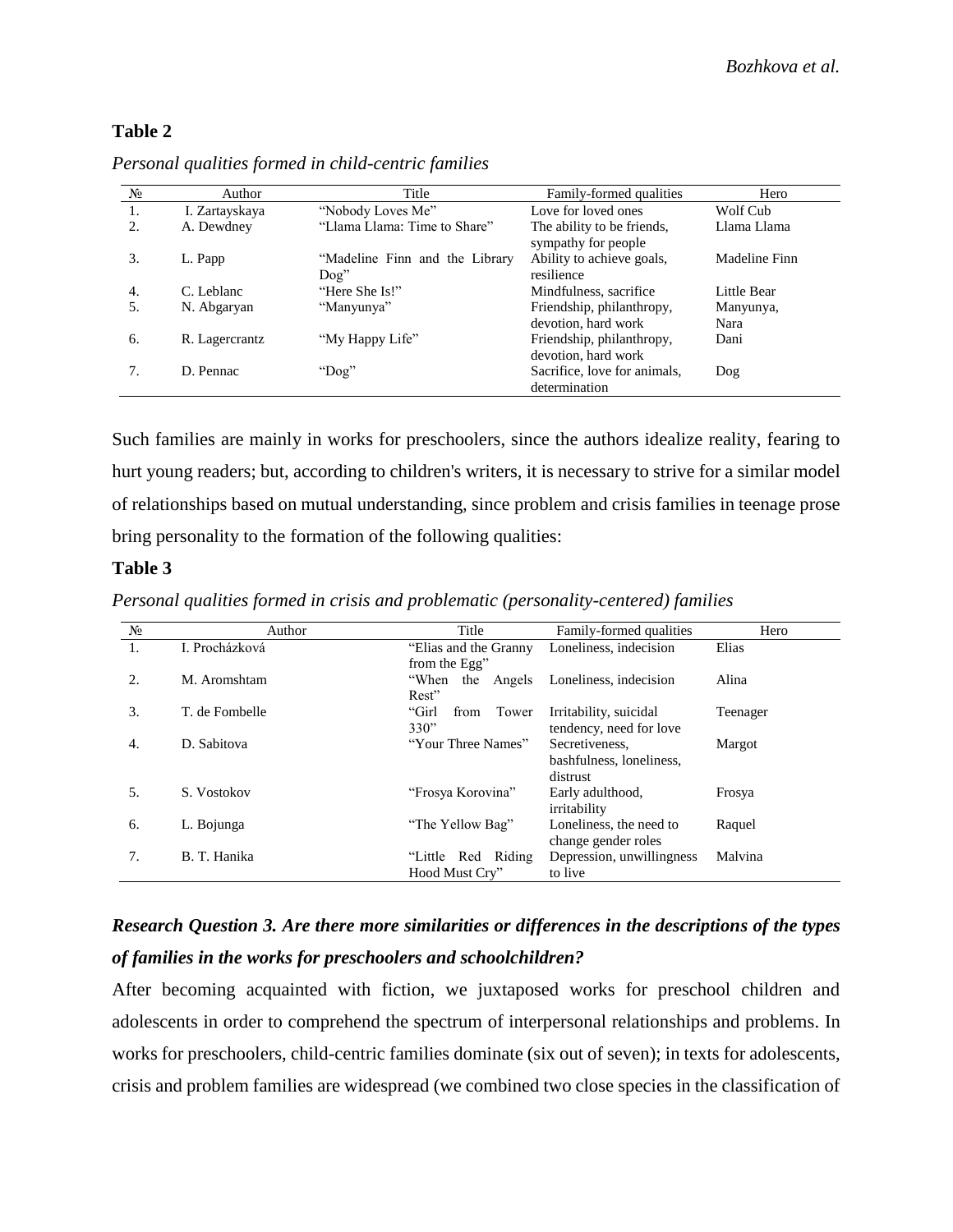Zhukova et al. (2014)). This data difference is due to the fact that the reader looks at the family in works for preschool children through the eyes of a small child, and in youthful prose, through the eyes of a hero experiencing the difficulties of puberty.

## **Table 4**

*Comparison of the types of families in works for preschoolers and schoolchildren*

| Child-centric families in the literature for preschoolers (young families) |                                                                     |                                     |                                          |  |  |
|----------------------------------------------------------------------------|---------------------------------------------------------------------|-------------------------------------|------------------------------------------|--|--|
| $N_2$                                                                      | Author                                                              | Title                               | Relationship basis                       |  |  |
| 1.                                                                         | I. Zartayskaya                                                      | "Nobody Loves Me"                   | Endless love                             |  |  |
| 2.                                                                         | C. Leblanc                                                          | "Here She Is!"                      | Trust, love                              |  |  |
| 3.                                                                         | A. Dewdney                                                          | "Llama Llama: Time to Share"        | Tolerance, love                          |  |  |
| 4.                                                                         | L. Papp                                                             | "Madeline Finn and the Library Dog" | Tolerance, love                          |  |  |
| 5.                                                                         | R. Lagercrantz                                                      | "My Happy Life"                     | Tolerance, love,<br>understanding        |  |  |
| 6.                                                                         | N. Abgaryan                                                         | "Manyunya"                          | Tolerance, love,<br>understanding        |  |  |
|                                                                            | Crisis, problem families in works for preschoolers (young families) |                                     |                                          |  |  |
| 1.                                                                         | I. Procházková                                                      | "Elias and the Granny from the Egg" | Selfishness, careerism                   |  |  |
|                                                                            | Crisis, problem families in works for teenagers (older marriages)   |                                     |                                          |  |  |
| 1.                                                                         | M. Aromshtam                                                        | "When the Angels Rest"              | Selfishness, careerism                   |  |  |
| 2.                                                                         | T. de Fombelle                                                      | "Girl from Tower 330"               | Selfishness, careerism                   |  |  |
| 3.                                                                         | D. Sabitova                                                         | "Your Three Names"                  | Selfishness, careerism                   |  |  |
| 4.                                                                         | S. Vostokov                                                         | "Frosya Korovina"                   | Selfishness, careerism,<br>indifference  |  |  |
| 5.                                                                         | L. Bojunga                                                          | "The Yellow Bag"                    | Selfishness, careerism,<br>indifference  |  |  |
| 6.                                                                         | B. T. Hanika                                                        | "Little Red Riding Hood Must Cry"   | Irritability, selfishness,<br>detachment |  |  |
| Child-centric families in works for teens (older marriages)                |                                                                     |                                     |                                          |  |  |
|                                                                            | D. Pennac                                                           | "Dog"                               | Love, patience                           |  |  |

The meaning of this conclusion is to make sure that families in works for teenagers and preschoolers are different. This allows us to conclude that young families are stronger, therefore they are child-centric in works for kids; additionally, it is easier to love young children because they are obedient, not having their own ideas about life, and adolescents are already vulnerable, trying to understand themselves and society, and are forced to observe the crisis relations of parents. Zhukova et al. (2014) suggest that the crisis of married life is imposed at the beginning of the puberty of children, and it is especially difficult for adolescents: they lack love, understanding, and sometimes they consider themselves to blame for adult quarrels and separations.

The authors argue that parents need to give up their own comforts—careers, alcohol, the desire for a personal life, a selfish race for material values—in order to educate a healthy moral person. If adults can overcome personal temptations, the crisis of married life can also be avoided. Families in children's prose are examples, and in teenagers' prose are an anti-example.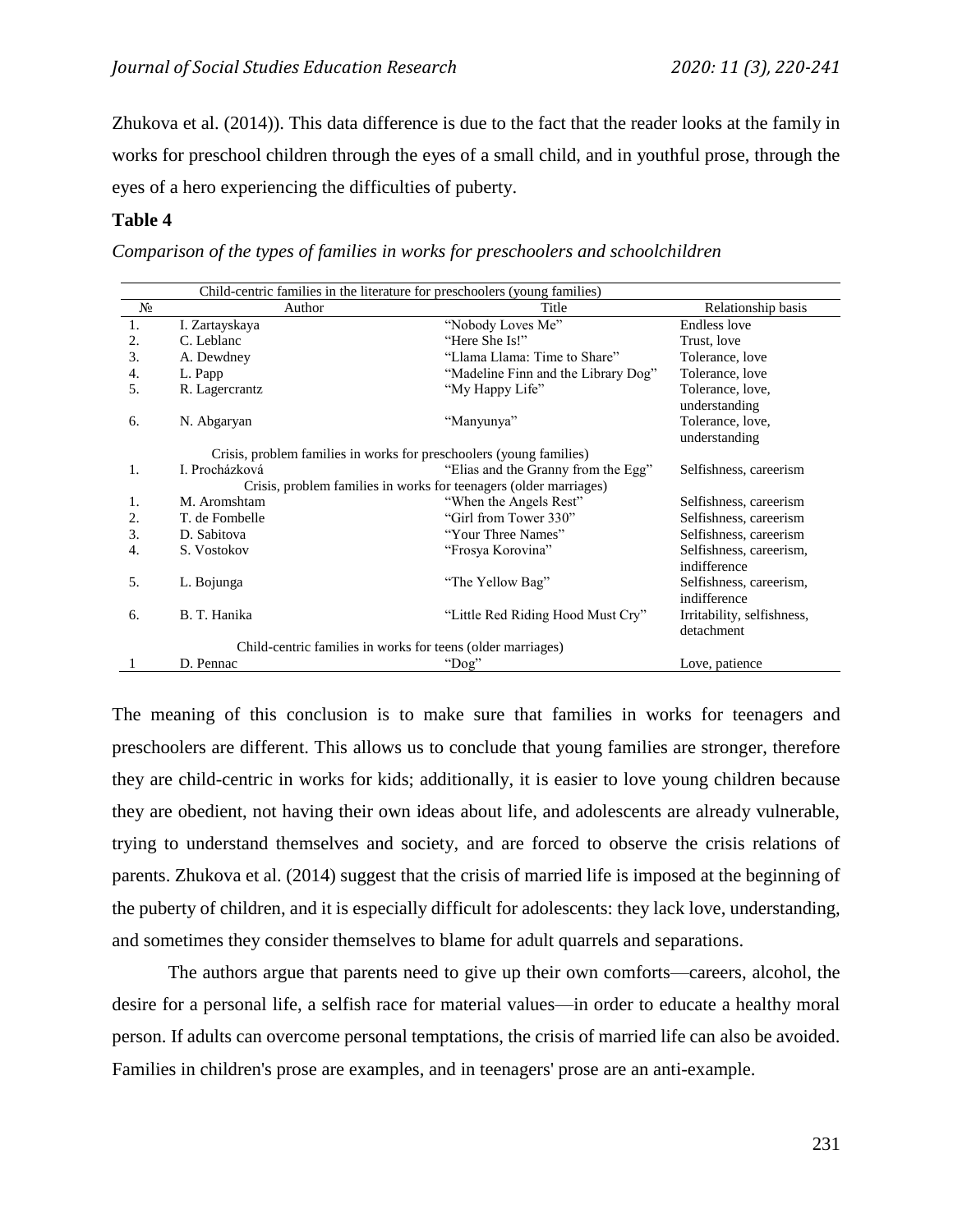A discussion of the influence of families on the personality of the child, as well as a diverse palette of types of families, is present in the texts we have outlined, so we pay special attention to this discussion so that the results of our interpretations are understandable. First we turn to the texts of works for preschoolers. All the books are united by problems any parent can face. For example, in "Here She Is!" French author Catherine Leblanc considers the crisis of older children after the birth of younger ones; the author suggests that young parents trust the older children to care for the new baby, and thus, the children become friends and parents have more free time. Every second modern family has 2 to 3 children, so the problem raised by Leblanc in the book is very relevant. The first children are often spoiled by young parents and grandparents, so it is difficult for them to cope or put up with a new family drama. The book is recommended for family reading, as it describes situations in which both a child and an adult can recognize themselves. Leblanc is a child psychologist who subtly conveys children's experiences and emotions in her books. The family in the book is *zoological, complete, nuclear, child-centered, a family with two children,* and *neolocal*.

American writer Anna Dewdney addresses the common problem of childish greed in "Llama Llama: Time to Share." In a family of llamas, a little boy does not want to share his toys with anyone, but when a family of cows comes to visit him, he goes through three stages: At first, he does not share, then he gives away the toys he does not play with, and soon he easily comes to an understanding with the little guests. This family is *zoological, complete, child-centered, neolocal, with one child.* This story is very useful to be read by parents of children ages 2 to 7. It prepares for growing up, the ability to overcome difficulties, and trusting relationships in the family.

Russian author Irina Zartayskaya's story "Nobody Loves Me" centers a family of wolves, answers the eternal children's protest "nobody loves me," and opposes parental punishments. In families with a small child, this phrase can often be heard, and parents often get tired of it; therefore, the author explains that children are never unloved in the family. Children do not understand that parents' prohibitions and punishments come from a place of love. Zartayskaya describes a *zoological, complete, child-centered family*, *with one child* and *multi-generational (traditional).* It is worth noting that families with grandparents or great-grandparents are better in educational terms, since in such families they always have time for the child, who feels more protected and needed but is not always independent and responsible.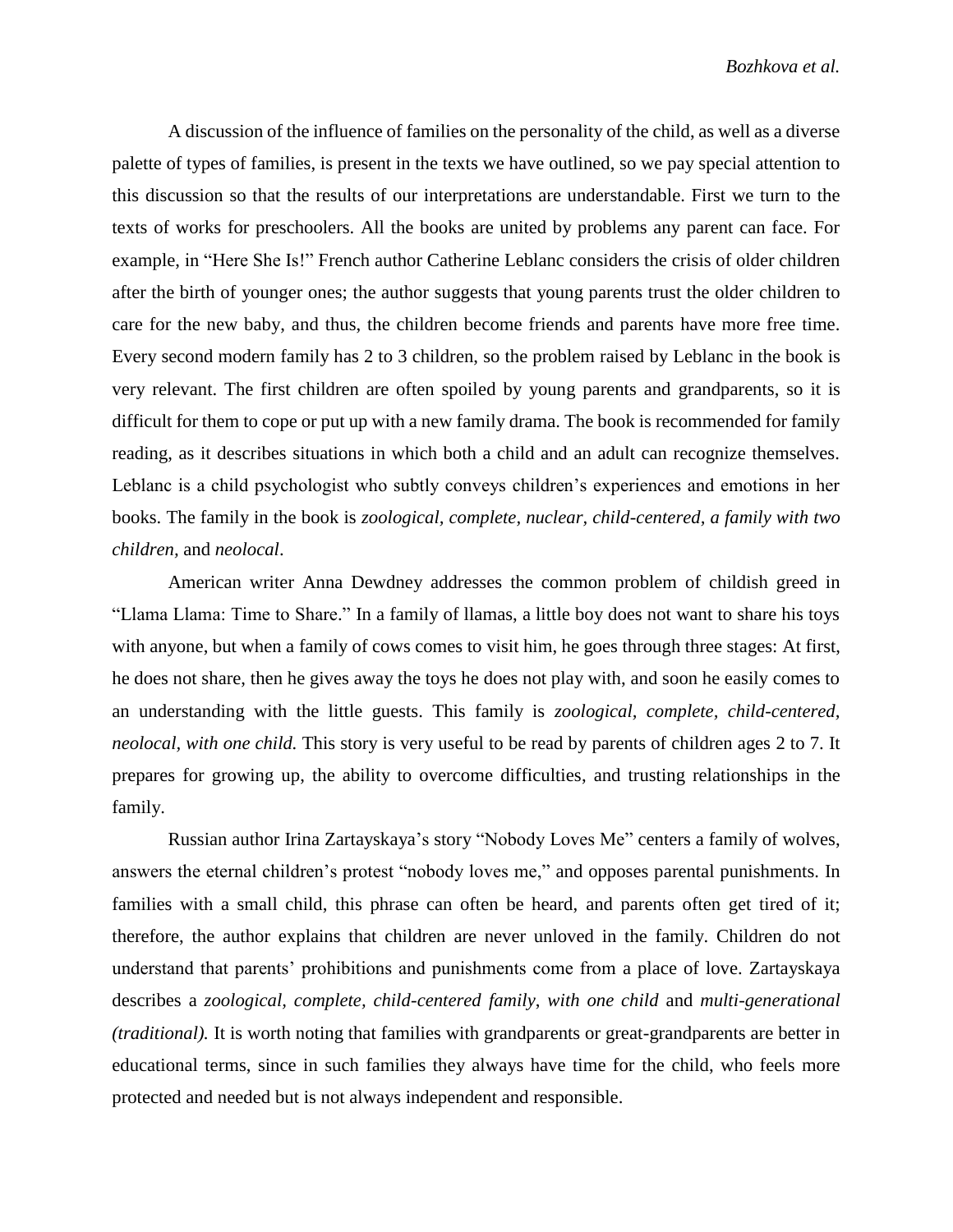The role of the family in addressing the issue of children's reading is considered by American writer Lisa Papp in "Madeline Finn and the Library Dog." The author addresses canistherapy, a type of animal therapy in which specially trained dogs undergo treatment and rehabilitation with patients. In the book, the "library" dog helps little Madeline overcome her fear of failure and achieve the desired learning outcome. Patient dogs are best suited for the role of listeners for small patients. It is important to note that the girl's family is *neolocal, incomplete,* and *child-centered.* Despite the fact that there is no grandmother, grandfather, or father, the mother does not despair, and her love and attentiveness help to reveal Madeline's depression and constraint, which prevented her from learning to read. A loving mother will remove the psychological barrier by means such as animal therapy; this method not only helped the girl, but made her more confident and made it possible to find a real friend.

The family from "My Happy Life" by Swedish author Rose Lagercrantz seems the opposite. It is worth noting that this literary work is addressed to younger students, and the range of problems is much wider. Dani, who lost her mother in early childhood, is experiencing a family crisis calmly thanks to the efforts of her single father. Dani's dad tries to be both parents and supports Dani in everything. Dani calls this period "happy." This is probably because she notices the efforts of her father, feels loved, and meets her best friend. Dani's family is *incomplete, neolocal, child-centered,* and *crisis-ridden,* as the girl grows up without a mother and none of her relatives are available to help.

Armenian writer Narine Abgaryan, in the humorous trilogy "Manyunya," presents the Abgaryan and Shatz families. The autobiographical novel is filled with vivid memories of the writer's childhood and the people who played important roles in forming the personality of little Narine. The main characters are the girls, Nara and her friend Manyunya, and a terrific grandmother, Gran. Manyunya's grandmother is the very strict yet friendly head of the Shatz family, consisting of Manyunya, grandmother, and father. The Abgaryan family consists of Nara's mother, father, and her three sisters. The family compositions are different, but the author says that their families were united, and they were brought together by love. For Nara, Gran became her own grandmother, and Nara's mother replaced Manyunya's mother. Thus, readers can see a complex phenomenon: two families as one *complete, multi-child, child-centered, neolocal, multigenerational family*. After all, the main goal of upbringing is the formation of a competitive personality capable of overcoming difficulties and knowing the needs of the modern world. In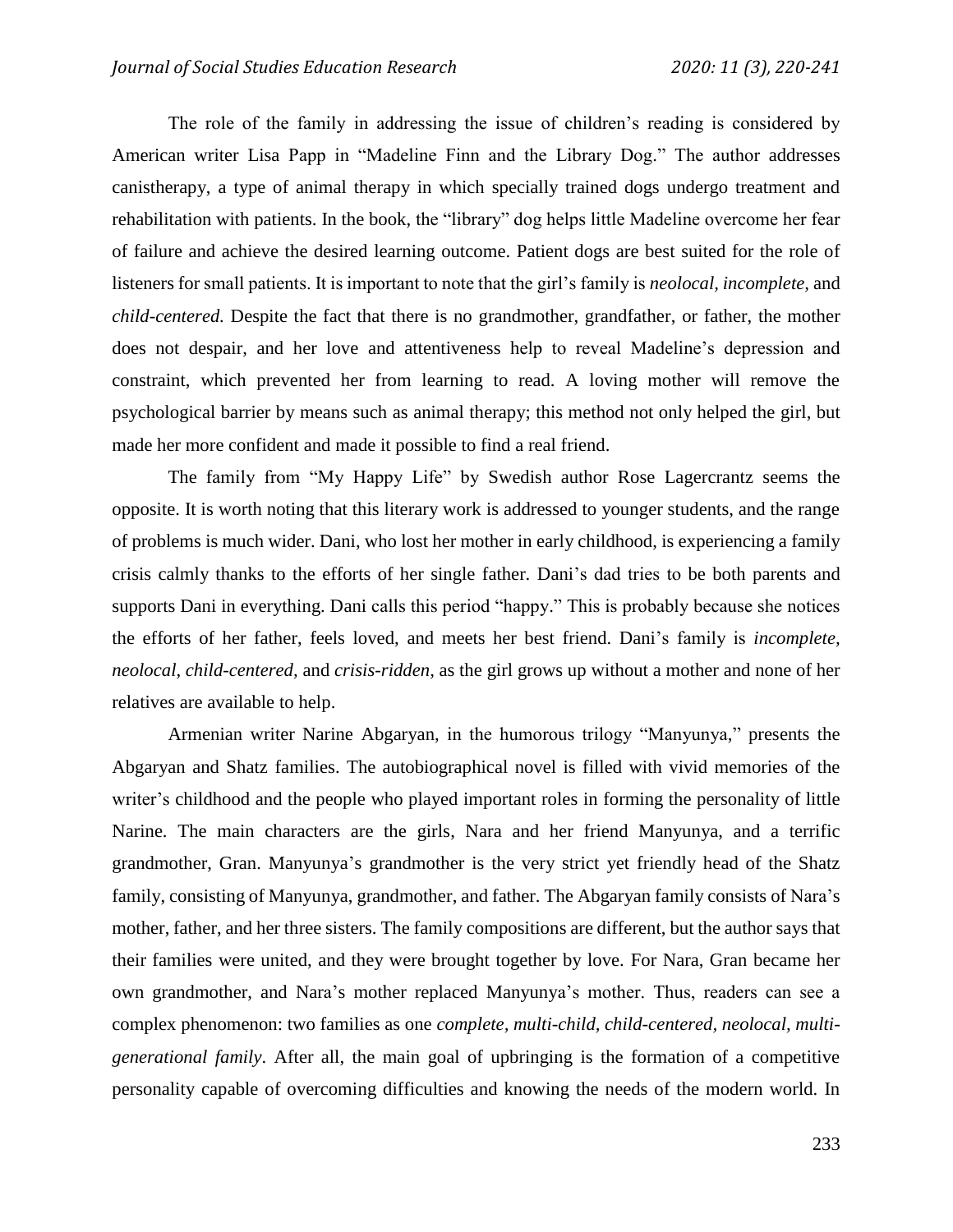Soviet Russia, such friendly family unification was common and brought good educational results; in Narine's memoirs, childhood was the happiest time, and the girls achieved a lot in life.

The story "Elias and the Granny from the Egg" by Czech author Iva Procházková touches upon an equally important and widespread problem in families with children. Seven-year-old Elias dreams of his busy parents finding time to play with him. The boy considers the absence of grandparents to be a misfortune because "... they always have time for you" (Procházková, 2013). The tale is also interesting because Elias's dream comes true, and a grandmother with wings, mentally similar to a child, hatches from an egg. Elias has to take care of his grandmother, as she is still learning and growing. Changing roles, Elias becomes a little father, but when his grandmother grows up, she becomes Elias's friend. One cannot help but notice the absent grandparents, whose love the child found in a fictional world. This is a *crisis-ridden, complete family, which becomes multi-generational in the finale.* 

We can see how families and attitudes change in works for teens. Russian writer Marina Aromshtam, in the story "When the Angels Rest," describes a typical situation of suppressing the talents of a child at school. The main character, Alina, is in a class headed by a strict teacher with traditional attitudes. Alina's family consists of a mother, grandfather, and grandmother, and although she does not know her father, she really wants him to return. Alina's mother does not care about her daughter's problems at school; only the grandparents are concerned about this. The grandfather does not like the lifestyle of the girl's mother, so Alina becomes a constant witness to their quarrels. Aromshtam also shows Alina's attitude to her mother's lover. The girl becomes jealous of a potential family member, and she feels rejection and even hatred. She often asks about her father and when he will return to the family; it is obvious that the teenager lacks fatherly love. The girl's family is *incomplete, complex, crisis-ridden, with one child*.

An *incomplete, problematic family* is also depicted in the story "Girl from Tower 330" by French author Timothée de Fombelle. The mother of a teenager is sure that the ideal upbringing is to dress and feed the child. The narrator admits that his mother is never at home: "She worked tremendously a lot and constantly went on business trips. I saw her once a month. She wanted me to have everything I need. The delivery man rang at the door at ten in the evening. I received a large amount of everything: eight boxes every Monday. I managed to eat three eggs, a few jars of paste and some broccoli in a week" (de Fombelle, 2017). Even in a difficult time, the main character cannot get through to his mother.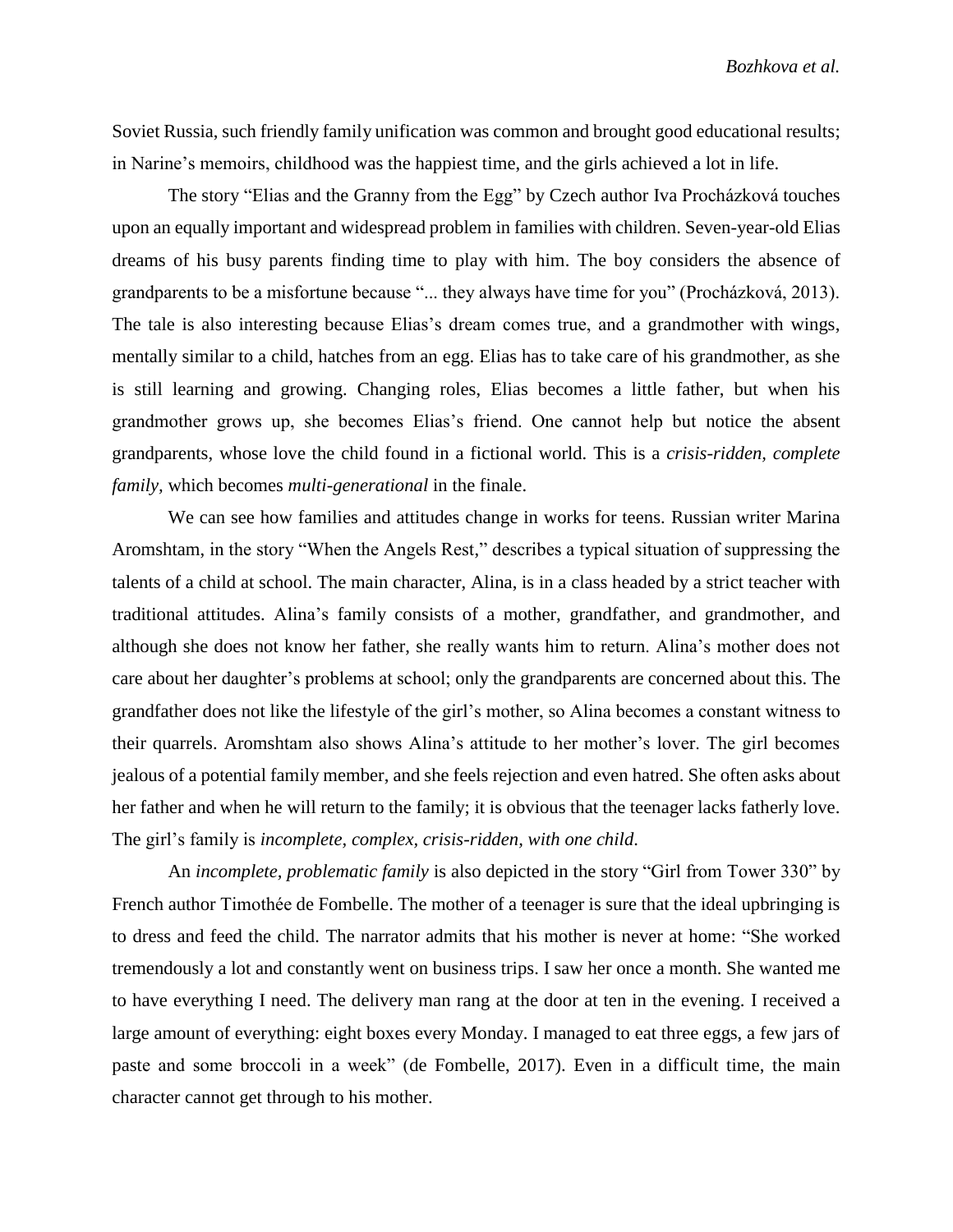Russian author Dina Sabitova's striking story "Your Three Names" is about the difficult fate of a girl who lost her parents in a fire. At the beginning of the book, Sabitova tells Margarita's story before the tragedy. This is a vivid example of a *problematic* family: "Mom and Dad are arguing all the time. Sometimes they fight. Rita and Gelya then hide in the entrance hall or on the stove. They sit quietly, because Tatka [her father] can hit them – when angry, it's all the same to him: Mom, Rita or the cat can run into him in the heat of the moment" (Sabitova, 2018). The girl and her mother, father, and sister Gelya live in a village. The girls' parents invite guests very often and drink alcohol. The father often beats his daughters, but Rita does not cease to love him and justifies him in the story. Thus, the girl took responsibility for household chores. The girls' parents, although irresponsible and unbearable, do not cease to be parents and take care of them. The children grow up, afraid of their mother but respecting and loving her. The need to love and idealize parents is an indisputable fact. Rita is unable to live in well-to-do families after the loss of her parents. Her family is *complete, problematic, crisis-ridden, neolocal, asocial, rural, with two children*. Independent children grow up in such families if they do not live to their parents' example. Rita is different from her parents, reading all the books written by their neighbor and decorating her room with her own art. It can be assumed that the parents will not be an example but an anti-example for the young character.

Another rural family is shown in the humorous novel "Frosya Korovina" by Russian author Stanislav Vostokov. The main character Frosya comes from a family of wealthy peasants and lives in a modern-day village. Frosya is an interesting person, identifying herself as a village woman, talking to everyone as an adult, and helping her grandmother in everything. The character appears to the reader as a very serious, courageous, and independent girl who looks like a teenager. Frosya's parents are geologists who are rarely at home. Her grandmother pities her and reports that her parents love geology more than their own daughter. But Frosya has long accepted this situation and behaves like an adult. This family is *complete, distant, neolocal, rural, crisis-ridden, twocareer, one-child, multi-generational.* One can see the motives of loneliness and orphanhood with living parents. Frosya lives as the mistress of the house with a pet chicken as her only friend, and her elderly grandmother strives to teach Frosya to survive.

French writer Daniel Pennac, in the story "Dog," has an original approach to depicting the family, telling the tale from the point of view of a homeless dog. The author raises exciting questions about responsibility for those whom we domesticated. The family with whom Dog lives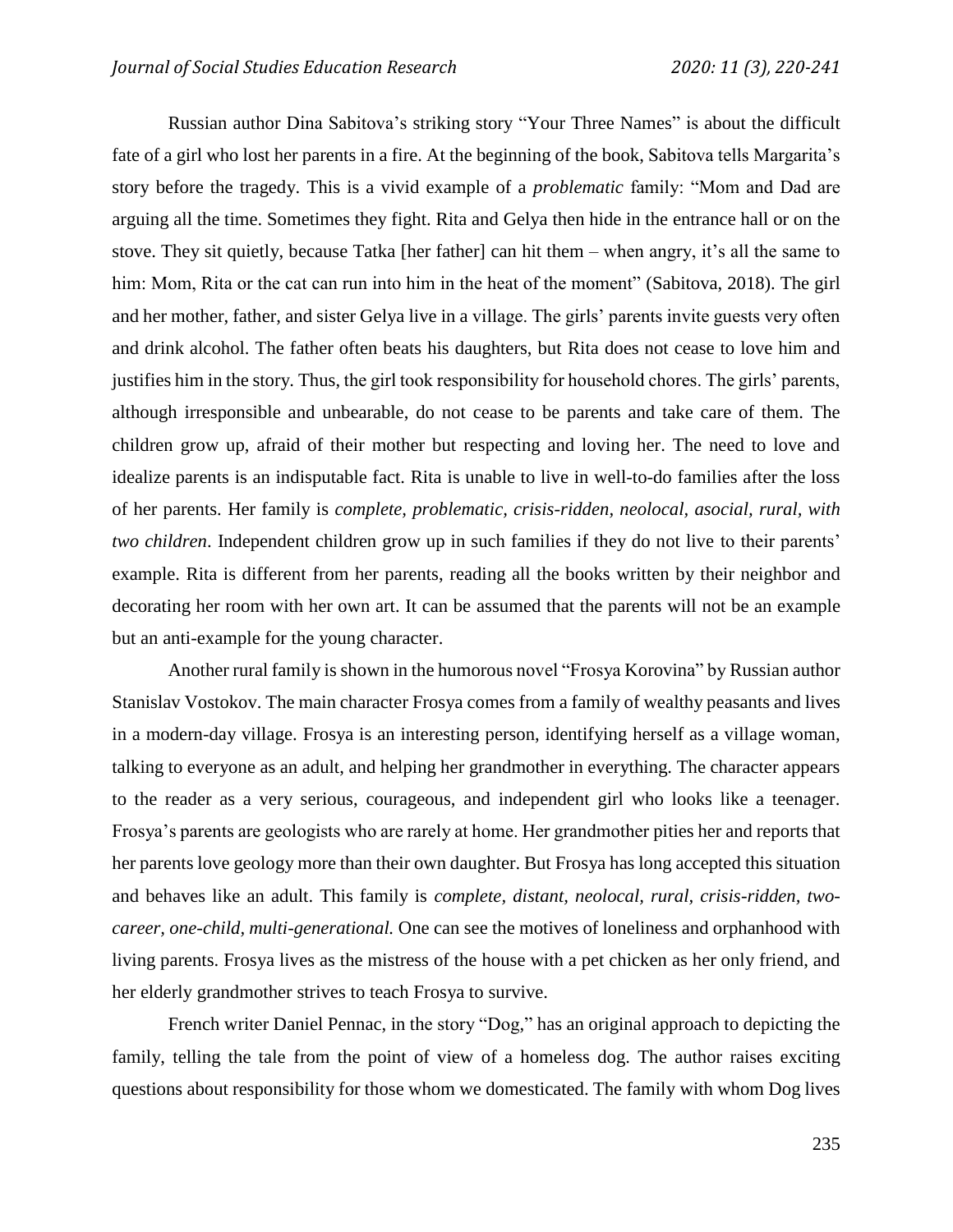is *ordinary, urban,* and *modern*. A girl had long dreamed of caring for a dog, but her parents do not want to be responsible for the pet; the measure of their parenting is selfish, equating "well-fed" and "clothed" with "happy." Many parents demonstrate to their children that one can treat any living being poorly if they get bored. But still, the dog's loyalty and friendship change all the characters. The family described by the author is *complete, nuclear, urban, child-centered,* and *one-child.* One-child families often raise selfish children, consumers of life; statistics confirm that in one-child families, children who dream of friends often get pets instead and, unfortunately, cannot become good guardians for pets.

A different family is depicted by Brazilian writer Lygia Bojunga in the novel "The Yellow Bag." Raquel admits that it is difficult to be a child; she wants to grow up soon and be a boy, because she is an unwanted child in the family, born out of place and by mistake. Deprived of attention and care, Raquel lives in her dreams. She endows an ordinary yellow bag with magical properties and stores her secret diaries in it for safekeeping. An object expressive element—a yellow bag—is an imitation of happy reality, warmth, and friendly communication. She is convinced that if she had been born a boy, an heir, everyone would cherish and love her, so she writes in her diary using a boy's name and dreams of becoming a boy; she is persecuted by her sisters, who steal her yellow bag. The family is *complete, multi-child, problematic,* and *nuclear*. In multi-child families, parents very often assume no responsibility for raising children by transferring it to older children, but the fragile psyche of adolescents cannot perceive such injustice.

The family in "Little Red Riding Hood Must Cry" by German author Beate Teresa Hanika is also *problematic, crisis-ridden, multi-children,* and *asocial*. The story calls for frankness and attempts to interpret a well-known folk tale based on family problems. In Malvina's family, the parents refuse to address the children's problems; only a comfortable existence is important for them. The senior family members escape their duties to the children in predictable ways—the mother has migraines, the father is at work all day—and only their hatred for the grandfather brings them together. At the behest of her parents, Malvina becomes a victim of her grandfather's violence; she must visit him daily and bring him cheese and wine, and her complaints are dismissed. Unfortunately, this incident is not unique either in life or in the literary work.

We analyzed the types of families in previously unexplored works of children's and youth prose, and received the following meanings: the dominant type of family is personality-centered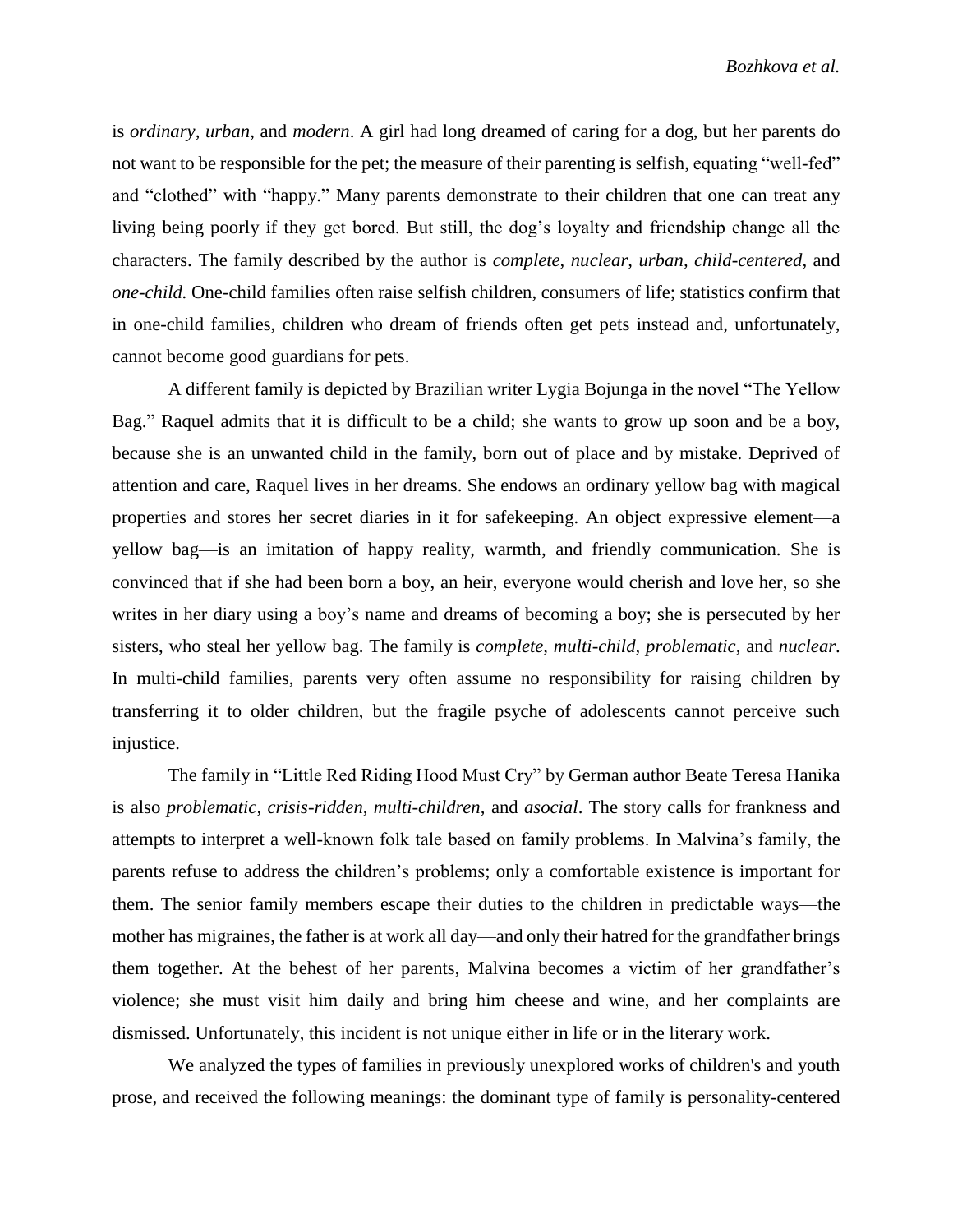(its varieties are crisis, problematic), the model of behavior that forms a huge number of ailments in the younger generation. Unlike many researchers, the authors of all works are sure that it is necessary to strive for the formation of a healthy personality, and not a competitive and multitasking one. This can be achieved through a dialogue between parents and children, a return to the methods of upbringing of the past, while adopting some convenient forms of upbringing proposed by modern reality.

# **Conclusion**

The current study examines the impact of the specific characteristics of families on the formation of the child's personality. The authors made their conclusions by analyzing 14 families in modern children's literature. The authors were able to prove that the opinion of modern authors involved in the discussion should not be neglected. The three research questions were answered according to the classifications of Zhukova et al. (2014):

- 1. In works for preschool children, child-centric families dominate; this contributes to the full formation of children 5-7 years old. Puberty problems are aggravated in troubled families, and older children feel lonely, defenseless, and commit irreparable acts. If in children's prose, wealthy families are faced with temporary minor difficulties, such as the birth of the second child, egoism of spoiled children, or unwillingness of children to learn, attention is concentrated not on the interpersonal relationships of adults but on the problems of life perception in children. The situation changes dramatically in prose for teens: The analyzed texts include instances of loneliness, divorce, scandal, drunkenness, careerism, and incest.
- 2. The authors have shown that families in works for preschool children form such qualities in children as love for family members, compassion, philanthropy, and hard work; families in works for teenagers develop irritability, loneliness, and suicidality. The reasons are that for young families, the center is the child, and in adult families, the parents are paramount.
- 3. Based on this, in families in literary works for adolescents and children, there are more differences. Young families in prose for children manage to keep calm, have fresh feelings for each other, and the main goal of life remains raising toddlers. In adolescent literature about adult families, parents are experiencing a crisis of life and material difficulties, so there is less time for raising children, and adolescents require a special attitude. According to the authors, parents need to be aware of this and strive for dialogue with their children rather than authoritarian behavior.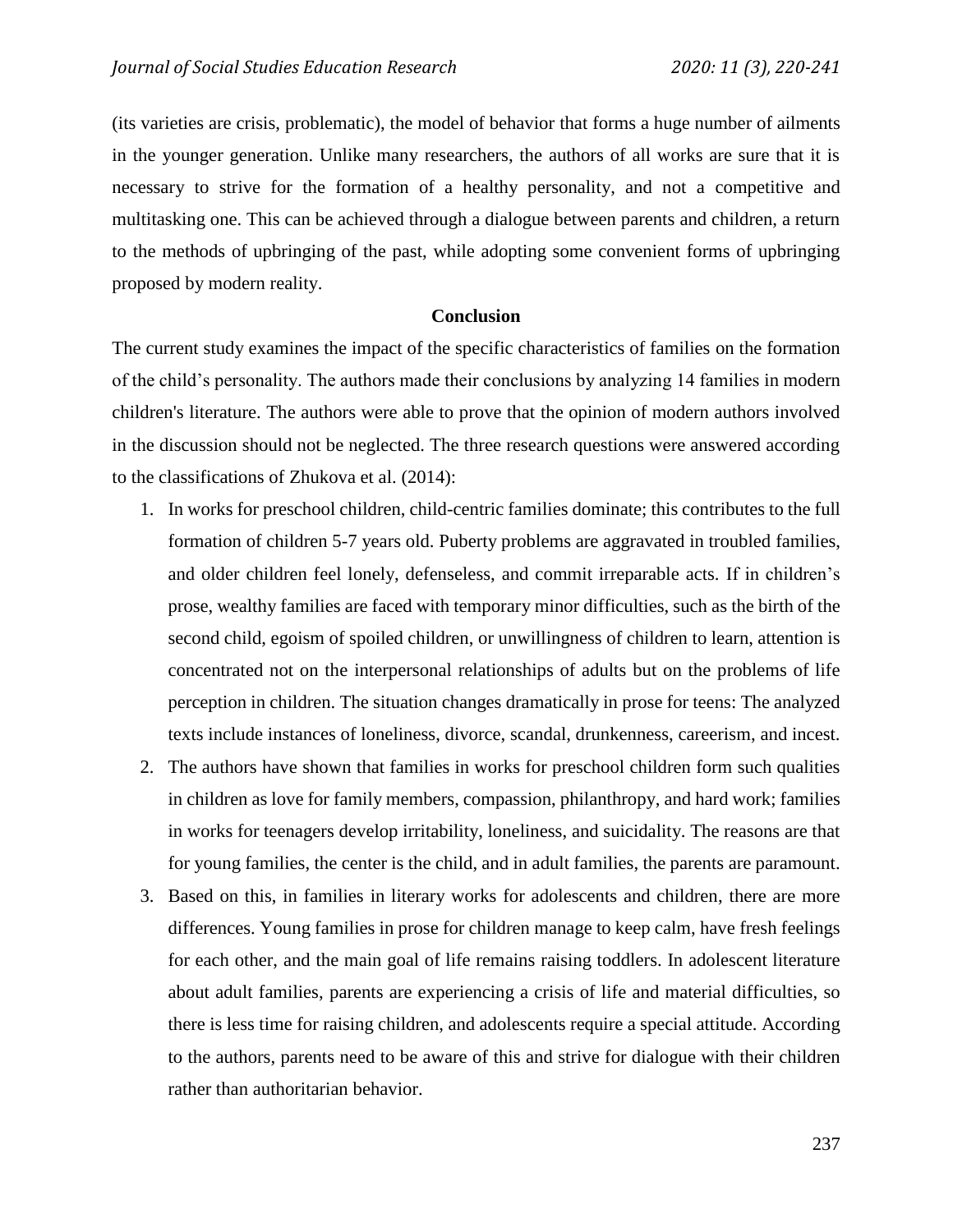### **Limitations and Directions for Future Research**

This study has limitations because its subject is the family in modern prose for children. Future research should therefore look at family influence on the personality of the younger generation in broader terms and consider the influence of families on the growing personality in the literature of previous eras, as well as in prose for adults. Compare data from past eras with modern variables, see the causes of regression or progress in relations between children and adults. Based on these limitations, the use of quantitative methods is recommended for future research to study a number of variables that may be interconnected.

### **References**

Abgaryan, N. (2007). *Manyunya*. Moscow: AST.

Akim, K., Kara-Murza, G., Saenko, N., Suharyanto, A., & Kalimullin, D. (2019). Superhero movie: Breaking the challenges of topics in modern times [Película de superhéroes: Rompiendo los desafíos de los temas en los tiempos modernos]. *Opcion*, *35* (Special Issue 22), 1408-1428.

Aromshtam, M. S. (2010). *When the angels rest*. Moscow: Compassgid.

Bojunga, L. (2014). *The yellow bag [A bolsa amarela]*. Rio de Janeiro: Agir.

- Budzey, S. V. (2019). Spiritual and moral education of children in the general secondary education system. *Lifelong Education: Continuing Education for Sustainable Development, 2, 9-15.* Retrieved from [https://www.cyberleninka.ru/article/n/spiritual-and-moral-education-of](https://www.cyberleninka.ru/article/n/spiritual-and-moral-education-of-children-in-the-general-secondary-education-system/viewer)[children-in-the-general-secondary-education-system/viewer.](https://www.cyberleninka.ru/article/n/spiritual-and-moral-education-of-children-in-the-general-secondary-education-system/viewer)asp
- Cáceres-Reche, M.-P., Hinojo-Lucena, F.-J., Ramos Navas-Parejo, M., & Romero-Rodríguez, J.- M. (2019). The phenomenon of cyberbullying in the children and adolescent's population: A scientometric analysis. *Research in Social Sciences and Technology*, *4*(2), 115-128. <https://doi.org/10.46303/ressat.04.02.8>
- Camarero-Figuerola, M., Dueñas, J.-M., & Renta-Davids, A.-I. (2020). The relationship between family involvement and academic variables. *Research in Social Sciences and Technology*, *5*(2), 57-71.<https://doi.org/10.46303/ressat.05.02.4>
- Curran, T., Hill, A. P., Madigan, D. J., & Stornæs, A. V. (2020). A test of social learning and parent socialization perspectives on the development of perfectionism. *Personality and Individual Differences*, *160*. <https://doi.org/10.1016/j.paid.2020.109925>

de Fombelle, T. (2009). *Celeste, my planet [Céleste, ma planète].* Paris: Gallimard Jeunesse.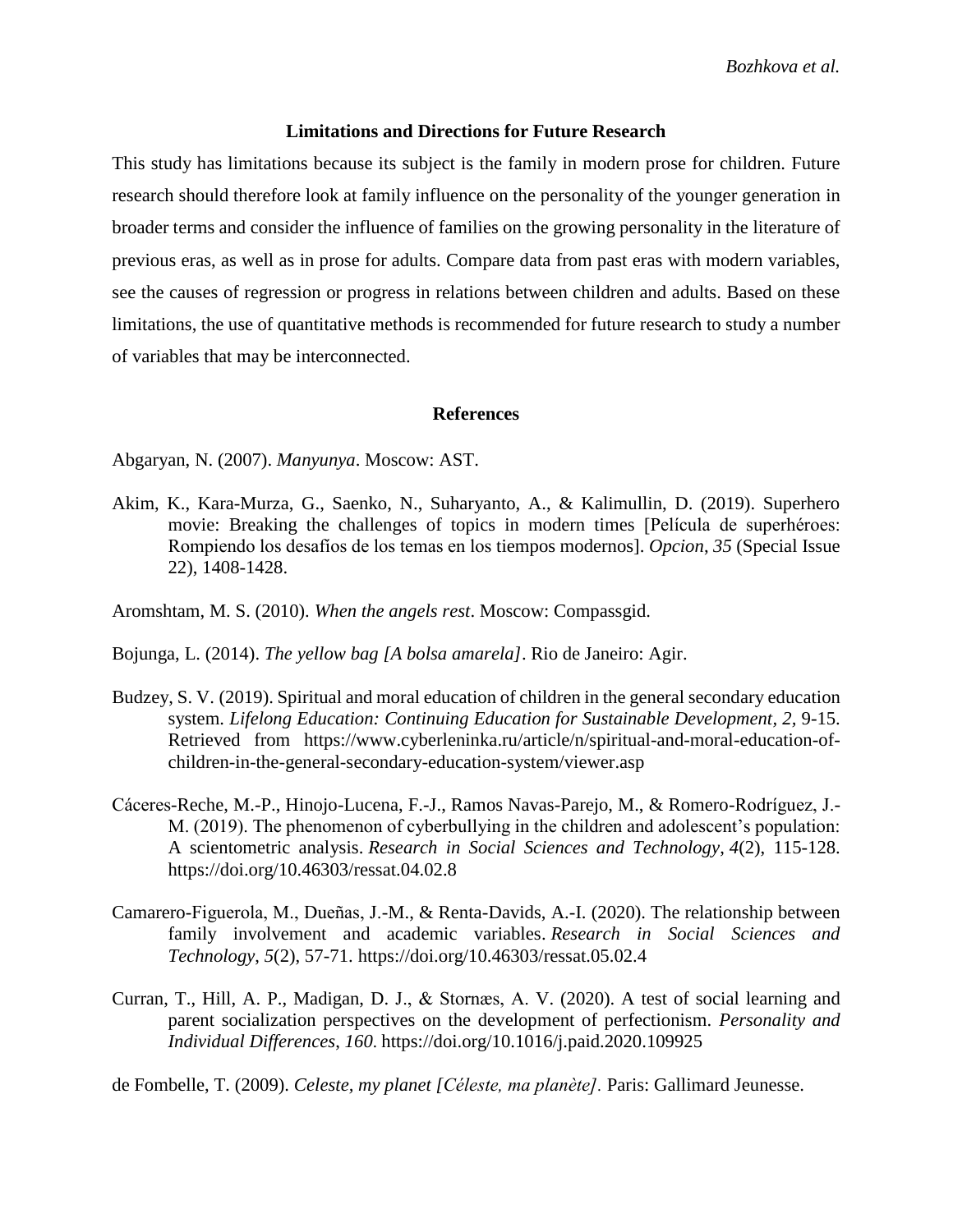Dewdney, A. (2012). *Llama llama: Time to share*. New York: Viking Books for Young Readers.

- Farver, J. M., Xu. Y., Bhadha, B. R., Narang, S., & Lieber, E. (2007). Ethnic identity, acculturation, parenting, and adaptation of adolescents: A comparison of Asian Indian and European American families. *Merrill-Palmer Quarterly*, *53*(2), 184-215. DOI: [10.1353/mpq.2007.0010](https://www.researchgate.net/deref/http%3A%2F%2Fdx.doi.org%2F10.1353%2Fmpq.2007.0010)
- Fitzpatrick, M. A. (1998). *Between husbands and wives: Communication on marriage*. Newbury Park, CA: Sage.
- Hanika, B. T. (2009). *Little Red Riding Hood must cry [Rotkäppchen muss weinen].* Frankfurt am Main: Fischer.
- Gracheva, A. M. (1982). Family chronicles of the early twentieth century. *Russian Literature*, *1*, 64-65.
- Johnson, C. S., & Hinton, H. (2019). Toward a brilliant diversity. *Journal of Culture and Values in Education, 2*(1), 56-70.<https://doi.org/10.46303/jcve.02.01.5>
- Karakus, M. (2018). The Moderating Effect of Gender on the Relationships between Age, Ethical Leadership, and Organizational Commitment. *Journal of Ethnic and Cultural Studies, 5*(1), 74-84.
- Khakimova, G. A. (1998). *Family in Russian literature (first half of the twentieth century).* Vol. 4: *Chatting about books*. Moscow: Grew.
- Kislitsyna, T. G. (2006). *Ethics and psychology of family life: An anthology for the teacher in 2 Hours, Part 2: Family in Russian literature*, 2-3.
- Korableva, O., Durand, T., Kalimullina, O., & Stepanova, I. (2019). Usability testing of MOOC: Identifying user interface problems. Paper presented at the ICEIS 2019 - Proceedings of the 21st International Conference on Enterprise Information Systems, 2, 468-475.
- Korchagina, Yu. V. (2017). *Dysfunctional families: Risk factors and working methods. Toolkit for the prevention and overcoming of abuse, deviant behavior and alcohol addiction in the family*. Moscow: MGPI.

Krippendorff, K., & Bock, M. A. (2009). *The content analysis reader*. Thousand Oaks, CA: Sage.

Lafer, S., & Tarman, B. (2019). Editorial 2019: (2)1, Special Issue. *Journal of Culture and Values in Education*, *2*(1), i-v. https://doi.org/10.46303/jcve.02.01.ed

Lagercrantz, R. (2012). *My happy life [Mitt lyckliga liv].* Wellington, New Zealand: Gecko Press.

Leblanc, C. (2015). *Here she is!* Penguin Random House.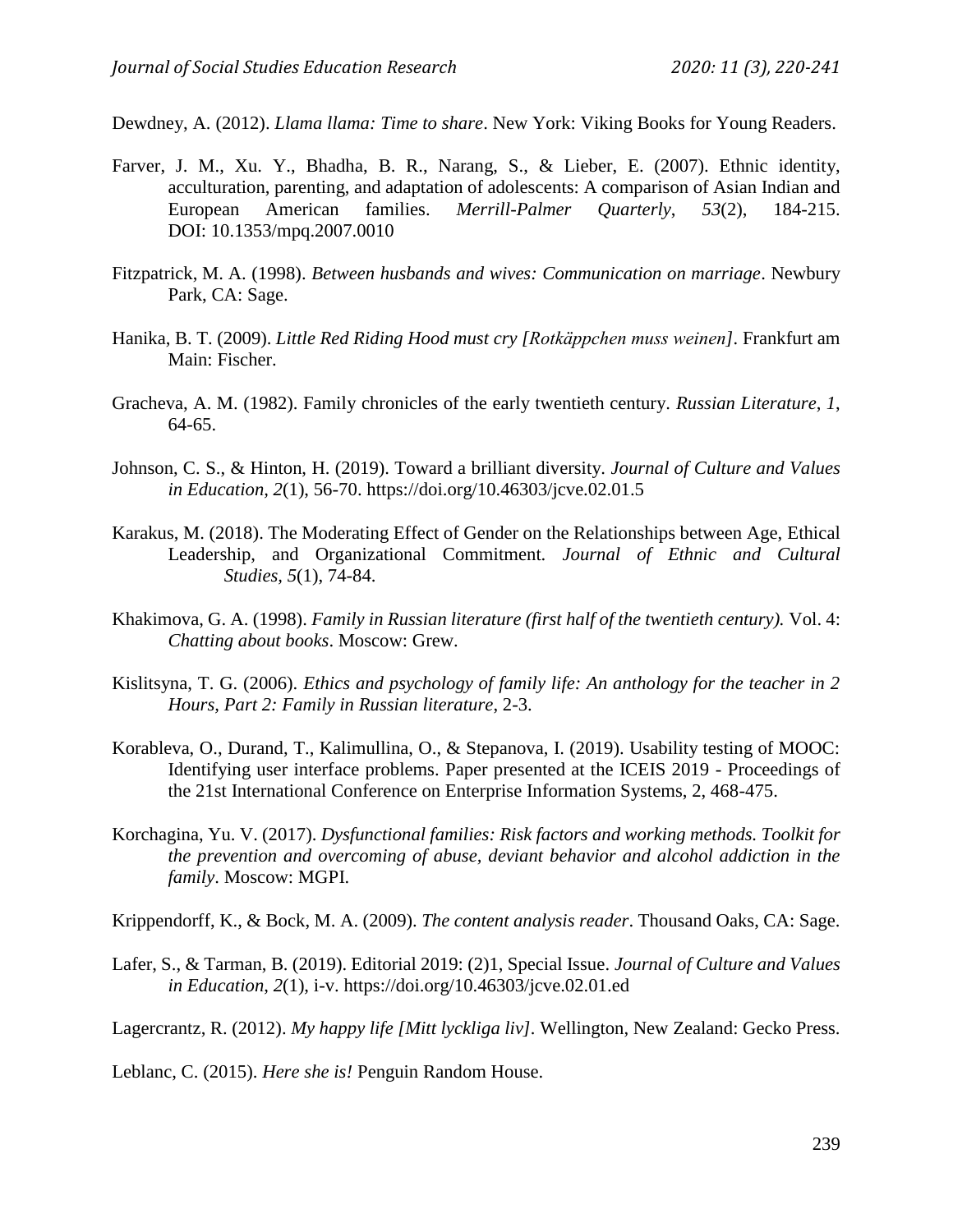- Ministry of Education, Guyana. (2018). The family influence on children's morals. Retrieved from [https://www.education.gov.gy/web/index.php/parenting-tips/item/1702-the-family](https://www.education.gov.gy/web/index.php/parenting-tips/item/1702-the-family-influence-on-children-s-morals)[influence-on-children-s-moralsa](https://www.education.gov.gy/web/index.php/parenting-tips/item/1702-the-family-influence-on-children-s-morals)sp
- Olalowo, I. E. (2020). Accounts and Thoughts of Overage Children: A Qualitative Study on the Physical and Emotional Environment of Preschools in Ibadan, Nigeria. *American Journal of Qualitative Research, 4*(3), 1-13. https://doi.org/10.29333/ajqr/8390
- Orlova, A. V. (2017). Influence of family education style on a development of personality of school-aged child. *International Research Journal*, *8*(62), 111-114. <https://doi.org/10.23670/IRJ.2017.62.024>
- Papp, L. (2017). *Madeline Finn and the library dog.* Atlanta, GA: Peachtree Publishing Company.
- Pennac, D. (2004). *Dog [Cabot-caboche].* Somerville, MA: Candlewick Press.
- Procházková, I. (2013). *Elias and the granny from the egg [Eliáš a babička z vajíčka]*. Prague: Mladáfronta.
- Sabitova, D. (2018). *Your three names [Tri tvoikh imeni]*. Moscow: Pink Giraffe.
- Saenko, N., Voronkova, O., Volk, M., & Voroshilova, O. (2019). The social responsibility of a scientist: Philosophical aspect of contemporary discussions. *Journal of Social Studies Education Research*, *10*(3), 332-345.
- Shastina, Е. M., Shatunova, O. V., Bozhkova, G. N., Bykov, A. V., & Trofimova, L. M. (2019). Family reading in children literacy skills formation. *Elementary Education Online, 18*(1), 296-306. https://doi[:10.17051/ilkonline.2019527224](https://doi.org/10.17051/ilkonline.2019.527224)
- Umaña-Taylor, A. J., Bhanot, R., & Shin, N. (2006). Ethnic identity formation during adolescence. *Family Issues Journal*, *27*(3), 390-414. <https://doi:10.1177/0192513X05282960>
- Vostokov, S. (2014). *Frosya Korovina.* Moscow: Clover-Media Group.
- Vural, H. (2019). The relationship of personality traits with English speaking anxiety. *Research in Educational Policy and Management*, *1*(1), 55-74. <https://doi.org/10.46303/repam.01.01.5>
- Weber, R. P. (1990). *Basic content analysis* (2nd Ed). Newbury Park, CA: Sage Publications.
- Yañez, A. M., Bennasar-Veny, M., Leiva, A., & García-Toro, M. (2020). Implications of personality and parental education on healthy lifestyles among adolescents. *Scientific Reports, 10.* https://doi.org/10.1038/s41598-020-64850-3
- Zartayskaya, I. (2018). *Nobody loves me [Nikto menya ne liubit]*. Moscow: Polyandria.